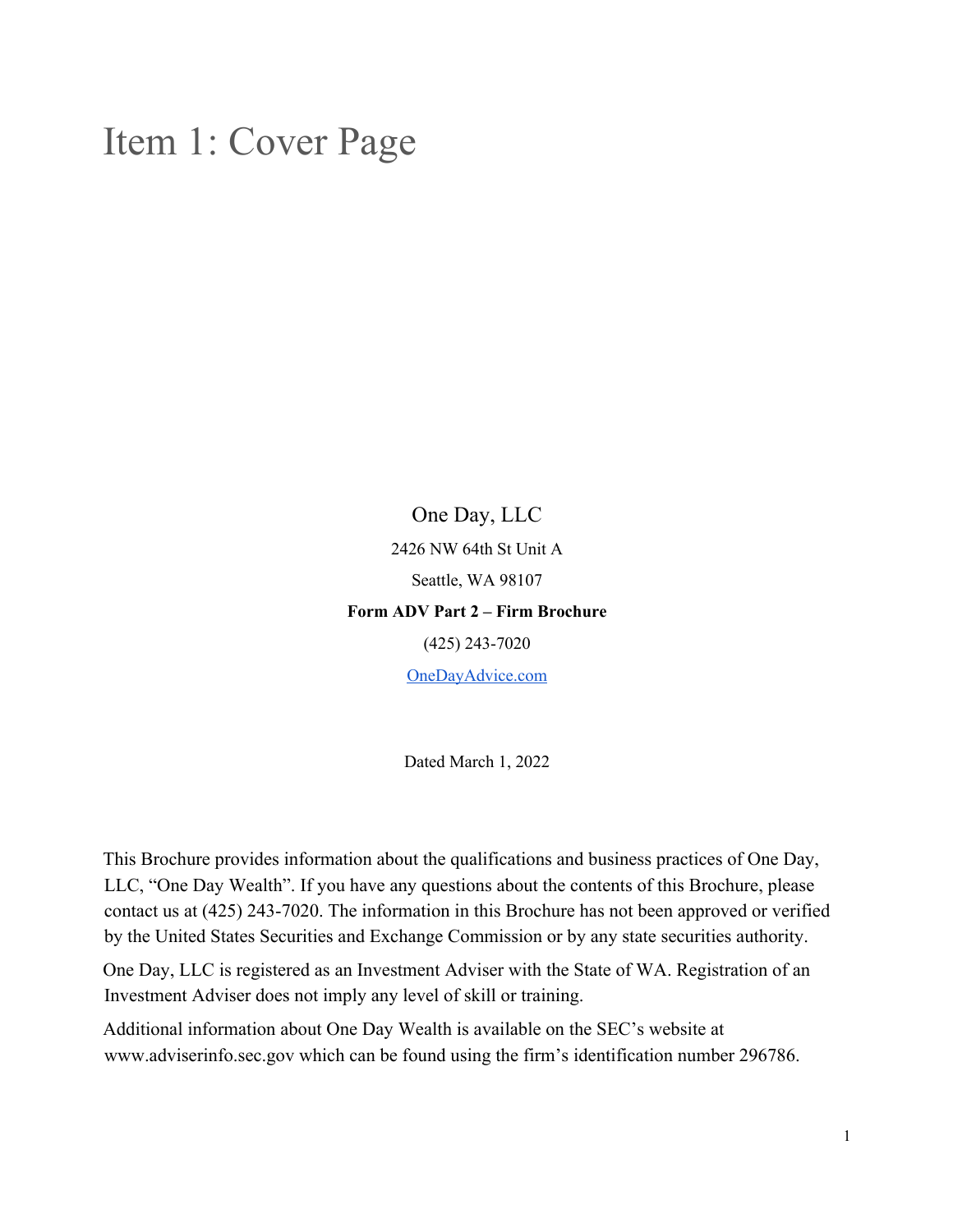## Item 2: Material Changes

Since the previous annual filing of this ADV Part 2 (on February 27, 2021), the following material changes have been made to this version of the disclosure brochure:

• Updated Nick Reilly's outside business activity to match the recent update to his U4

From time to time, we may amend this Disclosure Brochure to reflect changes in our business practices, changes in regulations, and routine annual updates as required by the securities regulators. Either this complete Disclosure Brochure or a Summary of Material Changes shall be provided to each Client annually and if a material change occurs in the business practices of One Day, LLC.

At any time, you may view the current Disclosure Brochure on-line at the SEC's Investment Adviser Public Disclosure website at http://www.adviserinfo.sec.gov by searching for our firm name or by our CRD number 296786.

You may also request a copy of this Disclosure Brochure at any time, by contacting us at (425) 243- 7020.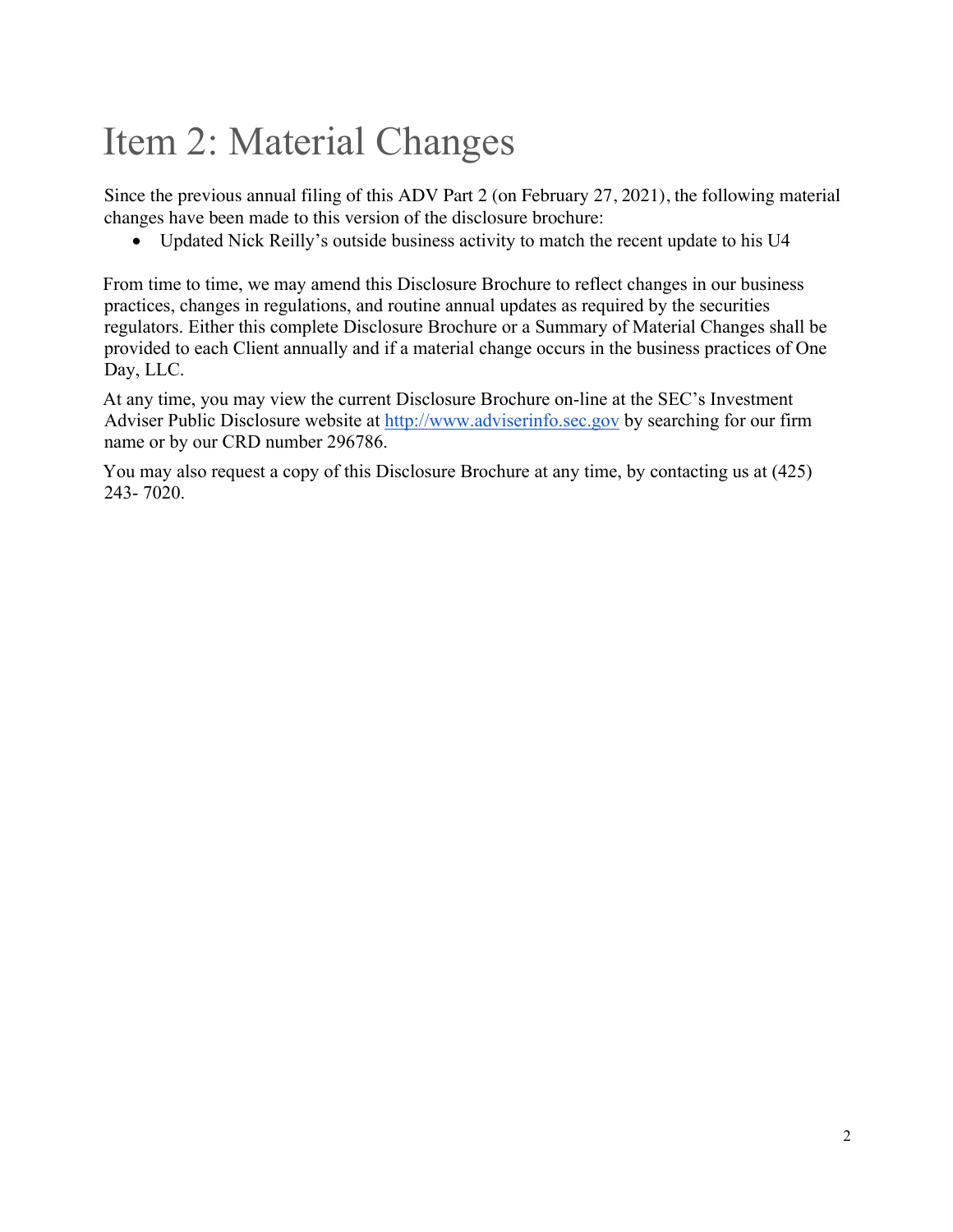# Item 3: Table of Contents

## **Contents**

| Item 1: Cover Page                                                                             | 1  |
|------------------------------------------------------------------------------------------------|----|
| Item 2: Material Changes                                                                       | 2  |
| Item 3: Table of Contents                                                                      | 3  |
| Item 4: Advisory Business                                                                      | 4  |
| Item 5: Fees and Compensation                                                                  | 8  |
| Item 6: Performance-Based Fees and Side-By-Side Management                                     | 12 |
| Item 7: Types of Clients                                                                       | 12 |
| Item 8: Methods of Analysis, Investment Strategies and Risk of Loss                            | 12 |
| Item 9: Disciplinary Information                                                               | 15 |
| Item 10: Other Financial Industry Activities and Affiliations                                  | 15 |
| Item 11: Code of Ethics, Participation or Interest in Client Transactions and Personal Trading | 16 |
| Item 12: Brokerage Practices                                                                   | 17 |
| Item 13: Review of Accounts                                                                    | 20 |
| Item 14: Client Referrals and Other Compensation                                               | 20 |
| Item 15: Custody                                                                               | 22 |
| Item 16: Investment Discretion                                                                 | 22 |
| Item 17: Voting Client Securities                                                              | 22 |
| Item 18: Financial Information                                                                 | 23 |
| Item 19: Requirements for State-Registered Advisers                                            | 23 |
| Form ADV Part 2B - Brochure Supplements                                                        | 26 |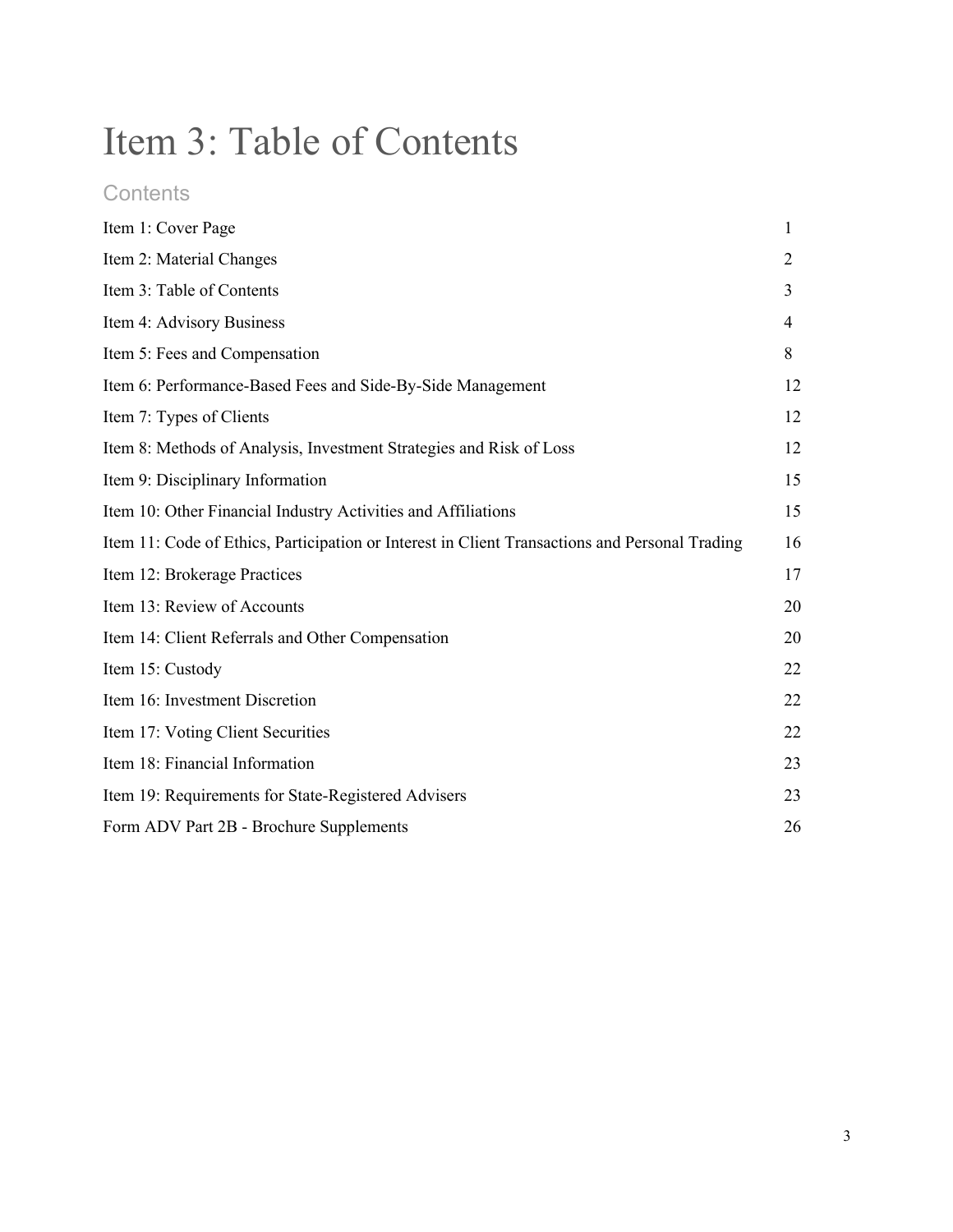## Item 4: Advisory Business

## **Description of Advisory Firm**

One Day, LLC is registered as an Investment Adviser with the State of WA and was founded in 2018. Nick Reilly is the principal owner of One Day Wealth. One Day Wealth currently reports \$11,181,288 discretionary and no non-discretionary Assets Under Management as of December 31, 2021.

## **Types of Advisory Services**

### **Investment Management Services**

We are in the business of managing individually tailored investment portfolios. Our firm provides continuous advice to a client regarding the investment of client funds based on the individual needs of the client. Through personal discussions in which goals and objectives based on a client's particular circumstances are established, we develop a client's personal investment policy or an investment plan with an asset allocation target and create and manage a portfolio based on that policy and allocation target. During our data-gathering process, we determine the client's individual objectives, time horizons, risk tolerance, and liquidity needs. We may also review and discuss a client's prior investment history, as well as family composition and background.

Account supervision is guided by the stated objectives of the client (i.e., maximum capital appreciation, growth, income, or growth and income), as well as tax considerations. Clients may impose reasonable restrictions on investing in certain securities, types of securities, or industry sectors. Fees pertaining to this service are outlined in Item 5 of this brochure.

## **Comprehensive Financial Planning**

This service involves working one-on-one with a planner over an extended period of time. Through a quarterly fee, the clients receive continuous access to a planner who will work with them to design their plan. The planner will monitor the plan, recommend any changes and ensure the plan is up to date.

Upon desiring a comprehensive plan, a client will be taken through establishing their goals and values around money. They will be required to provide information to help complete the following areas of analysis: net worth, cash flow, insurance, credit scores/reports, employee benefit, retirement planning, insurance, investments, college planning and estate planning. Once the client's information is reviewed, their plan will be built and analyzed, and then the findings, analysis and potential changes to their current situation will be reviewed with the client.

Clients subscribing to this service will receive a written or an electronic report, providing the client with a detailed financial plan designed to achieve his or her stated financial goals and objectives. If a follow up meeting is required, we will meet at the client's convenience. The plan and the client's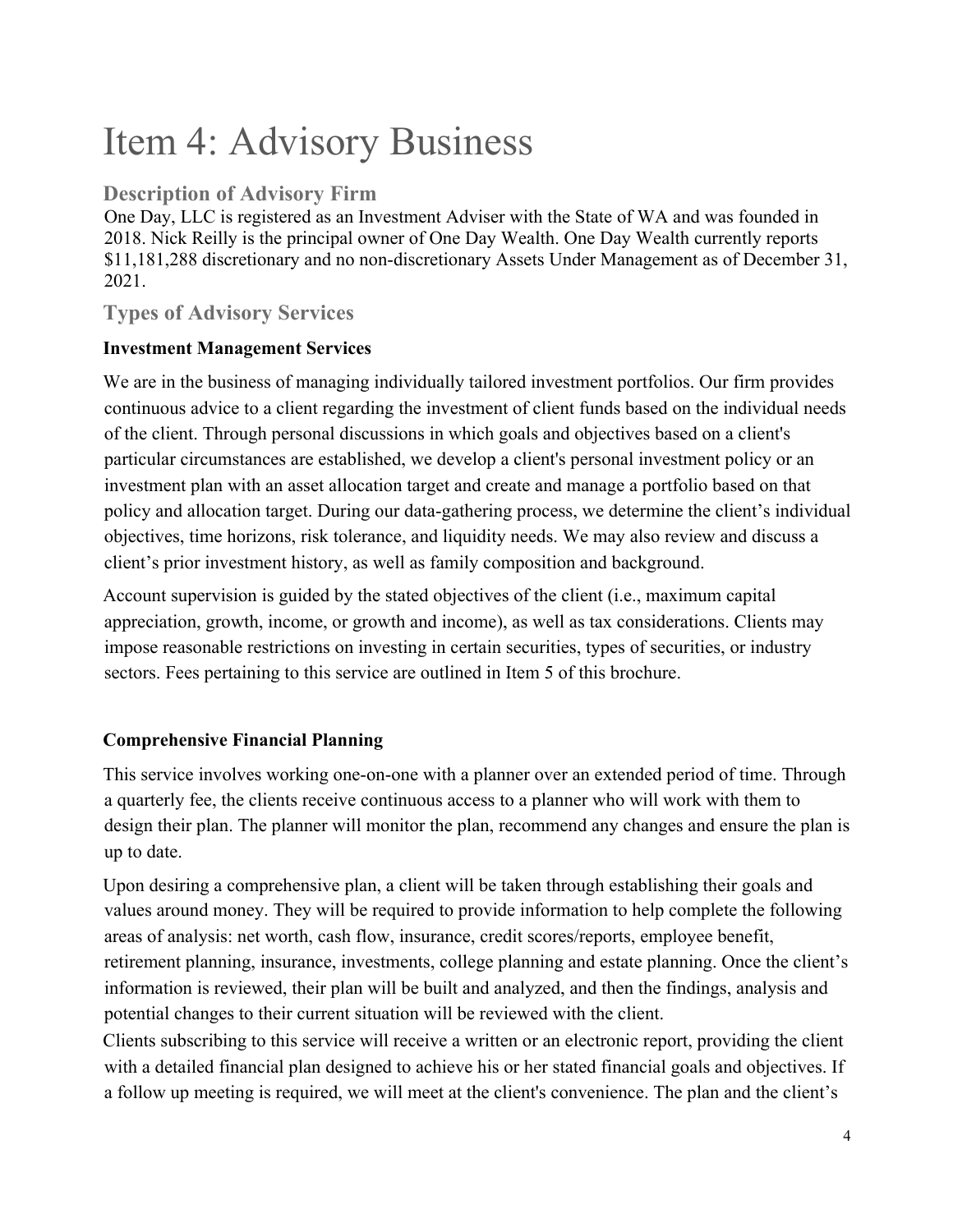financial situation and goals will be monitored throughout the year and follow- up phone calls and emails will be made to the client to confirm that any agreed upon action steps have been carried out. On an annual basis there will be a full review of this plan to ensure its accuracy and ongoing appropriateness. Any needed updates will be implemented at that time.

#### **Personal Finance Presentations**

We provide 45-120 minute presentations to either the public or employees of a company. Some of the topics we discuss are Personal Finance, Investing, Professional Development, Personal Development, and Entrepreneurship. Within the subject of Personal Finance and Investing, we will discuss investment principles, economic principles and mathematical fundamentals but will not give generic advice regarding any specific investment vehicles or securities.

#### **Retirement Plan Consulting**

We provide retirement plan advisory services and compliance services to businesses by advising them on various forms of employer sponsored retirement plans including 401(k), SEP, Simple and various non-qualified Defined Contribution plans. We will also monitor the plan and work with the Third Party Administrator to help the company meet any compliance requirements.

#### **Financial Planning**

We provide financial planning services on topics such as retirement planning, risk management, college savings, cash flow, debt management, work benefits, and estate and incapacity planning.

Financial planning is a comprehensive evaluation of a client's current and future financial state by using currently known variables to predict future cash flows, asset values and withdrawal plans. The key defining aspect of financial planning is that through the financial planning process, all questions, information and analysis will be considered as they impact and are impacted by the entire financial and life situation of the client. Clients purchasing this service will receive a written or an electronic report, providing the client with a detailed financial plan designed to achieve his or her stated financial goals and objectives. This service may be performed on an ongoing basis or on a project basis, depending on the desires and goals of the client. Project based financial planning may involve specific areas of concern (covered below) that the client feels they need the most assistance in.

In general, the financial plan will address any or all of the following areas of concern. The client and advisor will work together to select the specific areas to cover. These areas may include, but are not limited to, the following: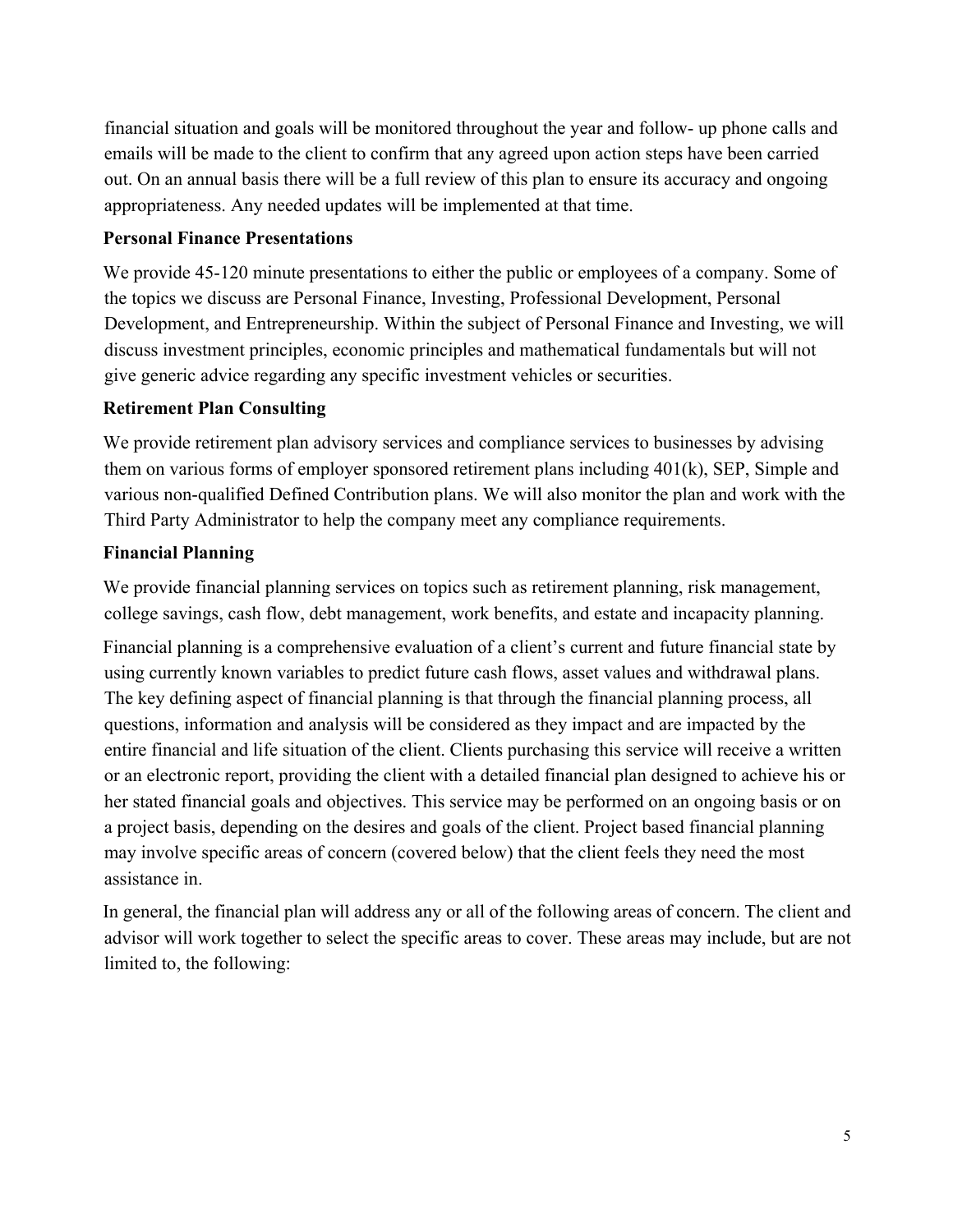**Cash Flow and Debt Management:** We will conduct a review of your income and expenses to determine your current surplus or deficit along with advice on prioritizing how any surplus should be used or how to reduce expenses if they exceed your income. Advice may also be provided on which debts to pay off first based on factors such as the interest rate of the debt and any income tax ramifications. We may also recommend what we believe to be an appropriate cash reserve that should be considered for emergencies and other financial goals, along with a review of accounts (such as money market funds) for such reserves, plus strategies to save desired amounts.

**Financial Goals**: We will help clients identify financial goals and develop a plan to reach them. We will identify what you plan to accomplish, what resources you will need to make it happen, how much time you will need to reach the goal, and how much you should budget for your goal.

● **Insurance**: Review of existing policies to ensure proper coverage for life, health, disability, long-term care, liability, home and automobile.

**Investment Analysis**: This may involve developing an asset allocation strategy to meet clients' financial goals and risk tolerance, providing information on investment vehicles and strategies, reviewing employee stock options, as well as assisting you in establishing your own investment account at a selected broker/dealer or custodian. The strategies and types of investments we may recommend are further discussed in Item 8 of this brochure.

**Retirement Planning:** Our retirement planning services typically include projections of your likelihood of achieving your financial goals, typically focusing on financial independence as the primary objective. For situations where projections show less than the desired results, we may make recommendations, including those that may impact the original projections by adjusting certain variables (i.e., working longer, saving more, spending less, taking more risk with investments).

If you are near retirement or already retired, advice may be given on appropriate distribution strategies to minimize the likelihood of running out of money or having to adversely alter spending during your retirement years.

● **College Savings**: Includes projecting the amount that will be needed to achieve college or other post-secondary education funding goals, along with advice on ways for you to save the desired amount. Recommendations as to savings strategies are included, and, if needed, we will review your financial picture as it relates to eligibility for financial aid or the best way to contribute to grandchildren (if appropriate).

**Employee Benefits Optimization**: We will provide review and analysis as to whether you, as an employee, are taking the maximum advantage possible of your employee benefits. If you are a business owner, we will consider and/or recommend the various benefit programs that can be structured to meet both business and personal retirement goals.

**Estate Planning**: This usually includes an analysis of your exposure to estate taxes and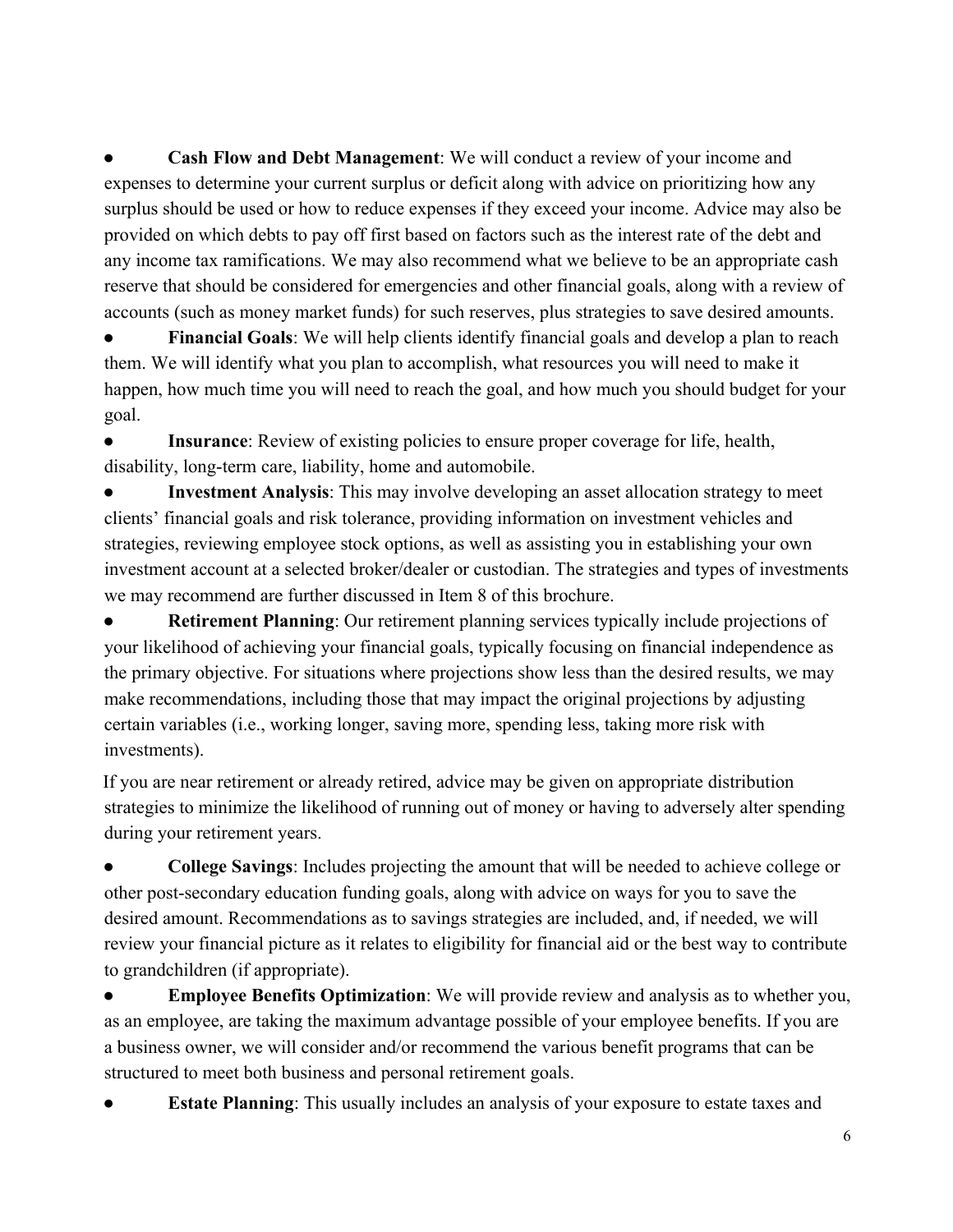your current estate plan, which may include whether you have a will, powers of attorney, trusts and other related documents. Our advice also typically includes ways for you to minimize or avoid future estate taxes by implementing appropriate estate planning strategies such as the use of applicable trusts.

We always recommend that you consult with a qualified attorney when you initiate, update, or complete estate planning activities. We may provide you with contact information for attorneys who specialize in estate planning when you wish to hire an attorney for such purposes. From timeto-time, we will participate in meetings or phone calls between you and your attorney with your approval or request.

**Risk Management:** A risk management review includes an analysis of your exposure to major risks that could have a significant adverse impact on your financial picture, such as premature death, disability, property and casualty losses, or the need for long-term care planning. Advice may be provided on ways to minimize such risks and about weighing the costs of purchasing insurance versus the benefits of doing so and, likewise, the potential cost of not purchasing insurance ("self-insuring").

**Business Planning**: We provide consulting services for clients who currently operate their own business, are considering starting a business, or are planning for an exit from their current business. Under this type of engagement, we work with you to assess your current situation, identify your objectives, and develop a plan aimed at achieving your goals.

Tax Planning Strategies: Advice may include ways to minimize current and future income taxes as a part of your overall financial planning picture. For example, we may make recommendations on which type of account(s) or specific investments should be owned based in part on their "tax efficiency," with consideration that there is always a possibility of future changes to federal, state or local tax laws and rates that may impact your situation.

We recommend that you consult with a qualified tax professional before initiating any tax planning strategy, and we may provide you with contact information for accountants or attorneys who specialize in this area if you wish to hire someone for such purposes. We will participate in meetings or phone calls between you and your tax professional with your approval. **Client Tailored Services and Client Imposed Restrictions**

We offer the same suite of services to all of our clients. However, specific client financial plans and their implementation are dependent upon the client Investment Policy Statement which outlines each client's current situation (income, tax levels, and risk tolerance levels) and is used to construct a client specific plan to aid in the selection of a portfolio that matches restrictions, needs, and targets.

## **Wrap Fee Programs**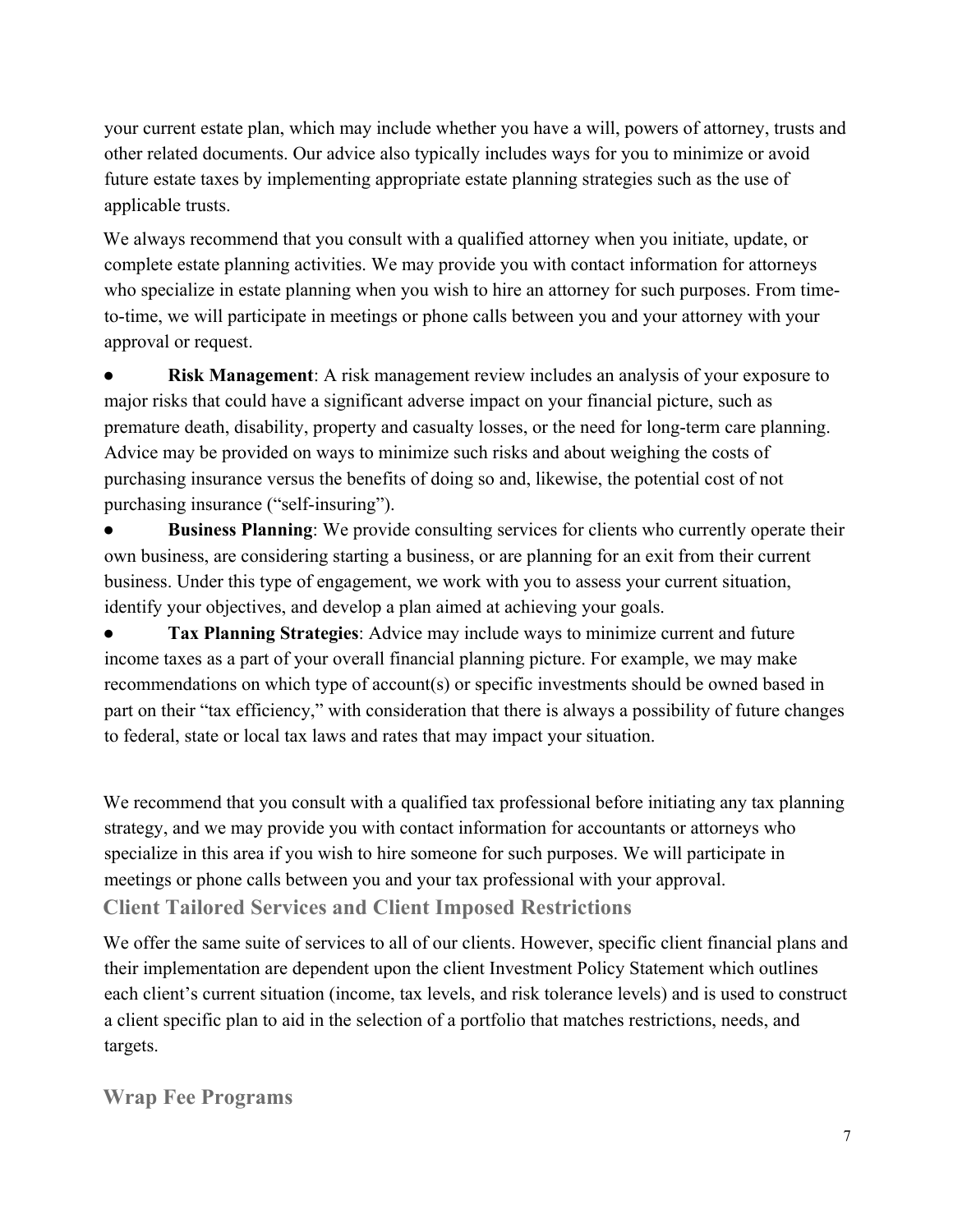We do not participate in wrap fee programs.

# Item 5: Fees and Compensation

Please note, unless a client has received the firm's disclosure brochure at least 48 hours prior to signing the investment advisory contract, the investment advisory contract may be terminated by the client within five (5) business days of signing the contract without incurring any advisory fees and without penalty. How we are paid depends on the type of advisory service we are performing. Please review the fee and compensation information below.

## **Investment Management Services**

Our standard advisory fee is based on the market value of the assets under management and is calculated as follows:

| <b>Account Value</b>      | <b>Management Fee</b> |
|---------------------------|-----------------------|
| $$0 - 500,000$            | 0.79%                 |
| $$500,000 - $1,000,000$   | 0.59%                 |
| $$1,000,000 - $5,000,000$ | 0.40%                 |
| Above \$5,000,000         | $0.30\%$              |

The above management fees are tiered based on the total account value.

For example, if the client has accounts valued at a total of \$750,000 the client would pay a management fee of \$5,425. This is calculated as follows:  $(\$500,000 \times 0.0079) + (\$250,000 \times$  $(0.0059) = $3,950 + $1,475 = $5,425.$ 

For those who have less than \$100,000 of investable assets with One Day Wealth, a \$150 account set-up fee may be charged.

The annual fees are negotiable and are prorated and paid in arrears on a quarterly basis. The advisory fee is a percentage of assets under management (AUM) with the advisor. The fee is applied to the account value as of the last day of the previous quarter. No increase in the annual fee shall be effective without agreement from the client by signing a new agreement or amendment to their current advisory agreement.

Advisory fees are directly debited from client accounts, or the client may choose to pay by check. Accounts initiated or terminated during a calendar quarter will be charged a prorated fee based on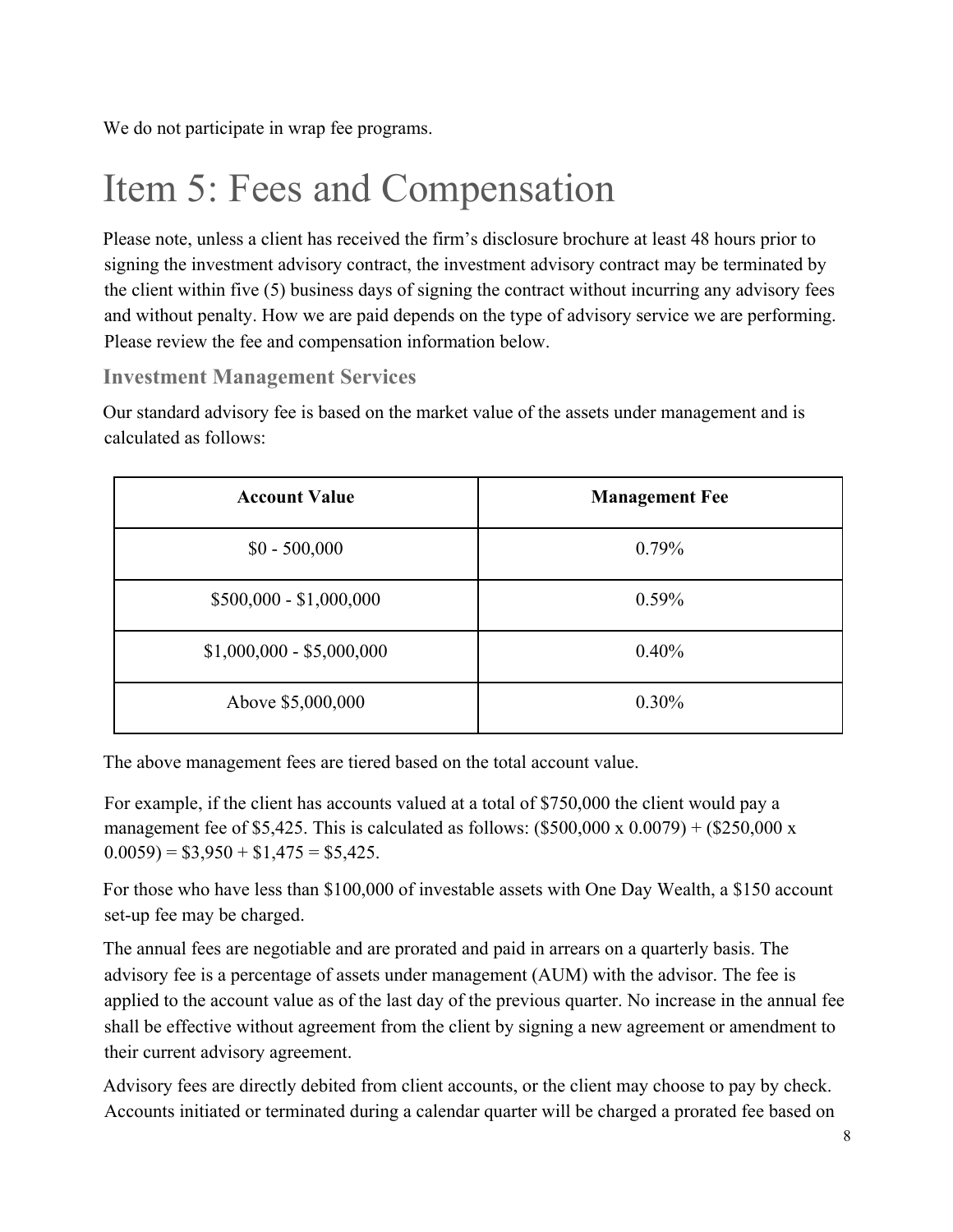the amount of time remaining in the billing period. An account may be terminated with written notice at least 30 calendar days in advance. Since fees are paid in arrears, no rebate will be needed upon termination of the account.

Clients who engage in investment management and comprehensive planning services may have their AUM fees applied to their annual comprehensive planning fee.

Pursuant to WAC 460-24A-106 and WAC 460-24A-135, when the adviser charges an advisory fee, the adviser will provide advisory clients with written billing information which will contain the fee(s), the formula used to calculate the fee(s), and the time period covered by the fee(s). This written billing information will be delivered to the client each time the investment adviser charges a fee.

Adviser will not, at any time, be compensated on the basis of a share of capital gains upon or capital appreciation of the funds or any portion of the funds of the client except as permitted under WAC 460-24A-150. In compliance to WAC 460-24A-106(1)(b)(ii), the adviser will send the client an invoice itemizing the fee. Itemization includes the formula used to calculate the fee, the fee calculation itself, the amount of assets under management the fee is based on, and the time period covered by the fee.

### **Comprehensive Financial Planning**

Comprehensive Financial Planning consists of an upfront charge in the range of \$750 to \$2,000. This fee is a prepayment of fees for earned services to be rendered within the first 30 days of the engagement and is determined by the estimated number of hours (rate of \$250/hour) needed to perform upfront discovery of the client's situation and gather necessary information needed for the plan. In addition, an ongoing quarterly fee between \$600 and \$2,500 will be charged for continued ongoing services. This quarterly fee is paid in arrears for earned services that are rendered over the term of the agreement and is determined by the estimated number of hours needed to deliver the agreed upon services (rate of \$250/hour). Service per quarter may include any of the following, but are not limited to, scheduled review meetings, phone calls, emails, internal analysis, and implementation support.

To complete the upfront portion of the financial plan for a client, a 3-hour minimum is needed for the data gathering, analysis, and recommendations. However, the upfront fee will not exceed \$2,000 even if it takes longer than 8-hours. If the upfront portion of the financial plan takes less than the quoted hours, a refund will be given to the client. For example, if the upfront portion takes 4 hours when they were quoted for 6 hours, a refund would be due of \$500. The same procedure would follow if financial plan takes less than 3 hours. Fees for any excess hours worked will be credited toward the ongoing fee. For example, if the upfront portion takes 8 hours when they were quoted for 6 hours, the 2 hours (\$500) will be applied to the first quarterly bill.

The initial engagement is for a term of one year. We will continue the engagement for clients who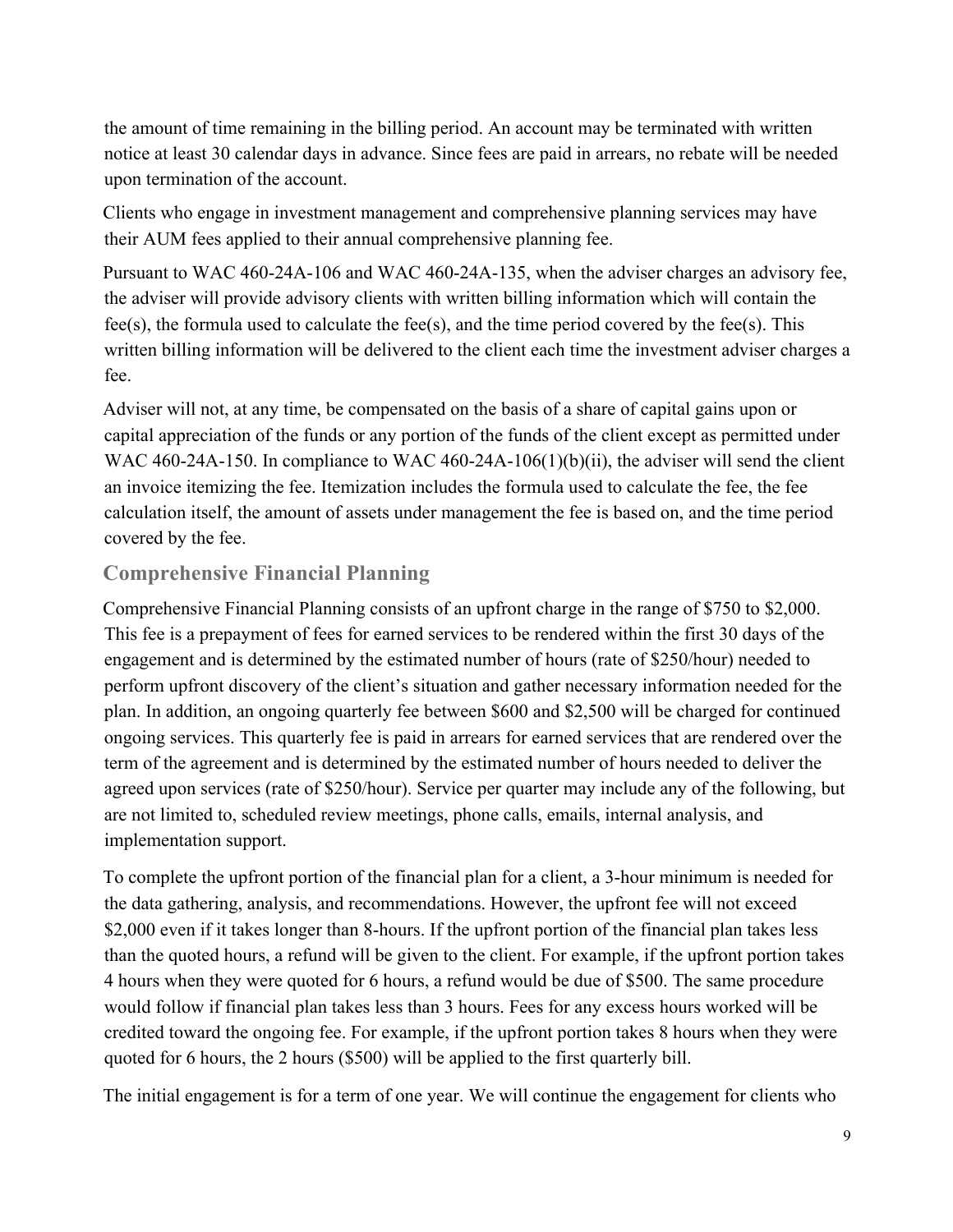wish to continue working with One Day Wealth after the first year. Clients who wish to renew the engagement after one year will not be charged an upfront financial planning fee. Clients have the option to pay monthly or quarterly and the fee is due the following month or quarter. The fee may be negotiable in certain cases. Fees for this service may be paid by electronic funds transfer or check. For fees paid by electronic funds transfer, we use an independent 3rd party payment processor in which the client can securely input their banking information and pay their fee. We do not have access to the client's banking information at any time. The client will be provided with their own secure portal to the independent 3rd party payment processor in order to make payments. This service may be terminated with 15 days' notice. Since fees are paid in arrears, no refund will be needed upon termination of the account. Any earned but unpaid fees will be due upon termination.

The upfront portion of the Comprehensive Financial Planning fee is for client on-boarding, data gathering, and setting the basis for the financial plan. This work will commence immediately after the fee is paid, and will be completed within the first 30 days of the date the fee is paid. Therefore, the upfront portion of the fee will not be paid more than 6 months in advance. In the event of early termination by client, the unearned portion of the upfront fee will be prorated based on the amount of work completed at the hourly rate of \$250 and refunded to the client. Any completed work in which the adviser has already been paid for will be provided to client upon termination. The first quarterly billing period, depending on the client's choice, begins 30 days after the upfront fee is paid. For example, if a client pays the upfront fee on June 1st, the billing period starts on July 1st, and the quarterly bill would be due October  $1<sup>st</sup>$  (quarter beginning July  $1<sup>st</sup>$  through the end of September).

If no work is provided to the client or the work that is provided does not meet the required hourly threshold based on the hourly financial planning service, the amount due will be reduced according to the work that was completed. Each quarter the client will receive an invoice, pursuant to WAC 460-24A-130, showing all services performed for the advisory fee.

#### **Project-based Financial Planning Fee**

Project-based Financial Planning consists of a fixed fee in the range of \$500 to \$3,000 depending on the complexity and needs of the client. This fee is a prepayment of fees for earned services to be rendered and is determined by the estimated number of hours (rate of \$250/hour) needed to complete the financial planning project. This type of financial planning engagement will not consist of ongoing advice. Depending on the projects complexity, however, there may be multiple sessions necessary to present the plan to the client. The fee may be negotiable in certain cases. The fee may be paid either by check or through an unaffiliated payment processing service. In the event of early termination, the fixed fee will be prorated and any prepaid but unearned fee will be refunded to the client. Any completed work in which the adviser has already been paid for will be provided to client upon termination.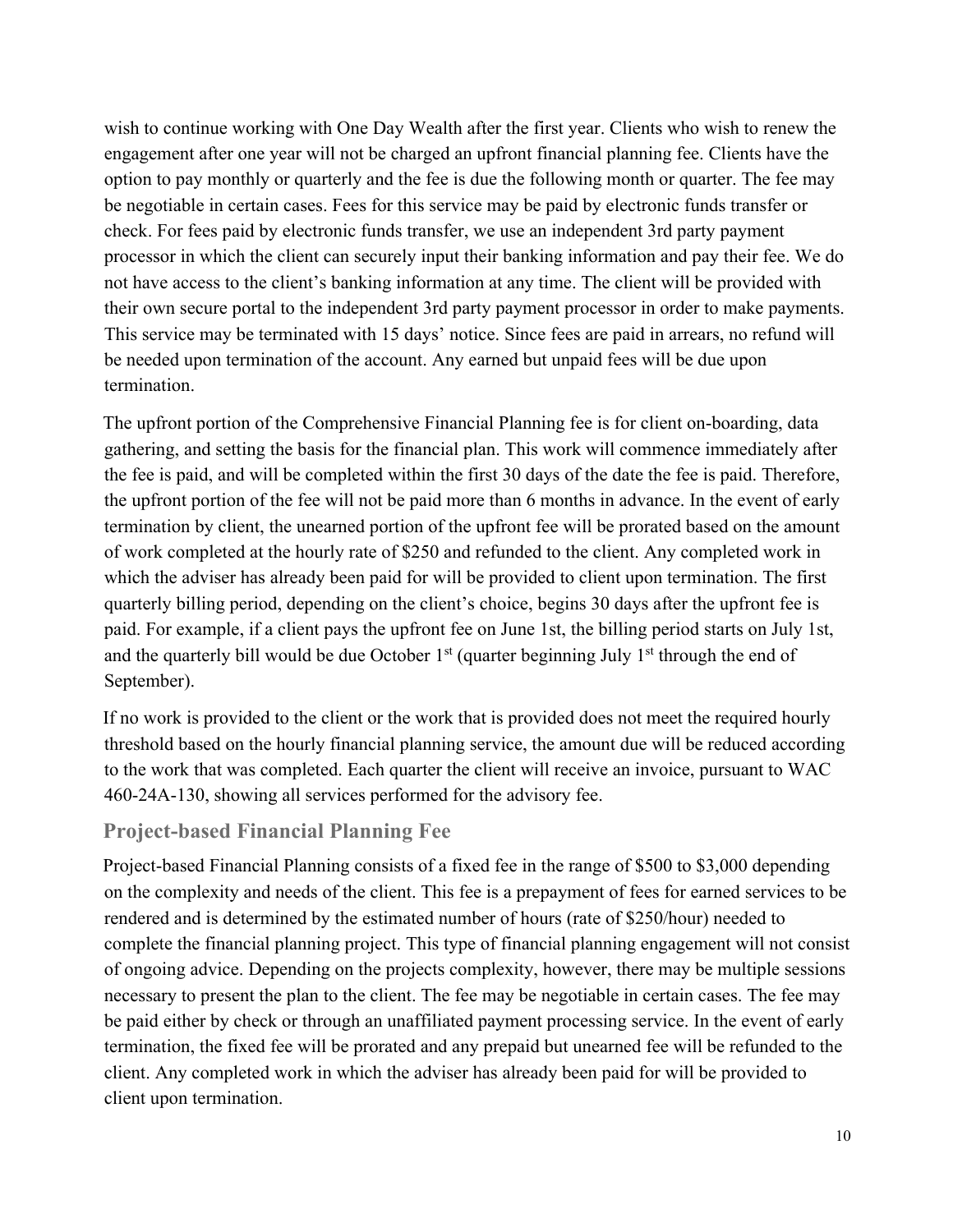## **Financial Planning Hourly Fee**

Financial Planning is also offered at an hourly rate of \$300. The fee may be negotiable in certain cases and is due at the commencement of the engagement. The fee may be paid either by check or through an unaffiliated payment processing service. This service may be terminated with notice before the financial plan is delivered. Upon termination, the fee will be prorated and any unearned fee will be refunded to the client. Any completed work in which the adviser has already been paid for will be provided to client upon termination.

### **Presentation Fees**

Companies may hire us to conduct Personal Finance, Professional Development, and Personal Development presentations for their workforce. This service will be charged in the form of a fixed amount between \$500 - \$2,500 plus the cost of transportation. The fixed fee is determined by the number of hours desired by the client to be on-site (rate of \$250 per hour). The fee is negotiable. When this fixed fee is chosen, half of the fee is due at the beginning of the process and the remainder is due at completion of work. This service may be terminated at any time up to 3 days prior to the event. Fees paid for this service are not refundable. Fees for this service may be paid by electronic funds transfer or check.

## **Retirement Plan Consulting Fees**

Companies may hire us to offer advice regarding employer sponsored retirement planning. For these agreements, we will charge an hourly fee of \$250 per hour and is due upon completion. The fee is negotiable. This service may be terminated at any up to the date of the meeting. Since fees are paid in arrears, no rebate will be needed upon termination of the account. Fees for this service may be paid by electronic funds transfer or check. Clients have the option to purchase investment products that you recommend through other brokers or agents that are not affiliated with One Day Wealth.

## **Other Types of Fees and Expenses**

Our fees are exclusive of brokerage commissions, transaction fees, and other related costs and expenses which may be incurred by the client. Clients may incur certain charges imposed by custodians, brokers, and other third parties such as custodial fees, deferred sales charges, odd- lot differentials, transfer taxes, wire transfer and electronic fund fees, and other fees and taxes on brokerage accounts and securities transactions. Mutual fund and exchange traded funds also charge internal management fees, which are disclosed in a fund's prospectus. Such charges, fees and commissions are exclusive of and in addition to our fee, and we shall not receive any portion of these commissions, fees, and costs.

Item 12 further describes the factors that we consider in selecting or recommending broker- dealers for client's transactions and determining the reasonableness of their compensation (e.g., commissions).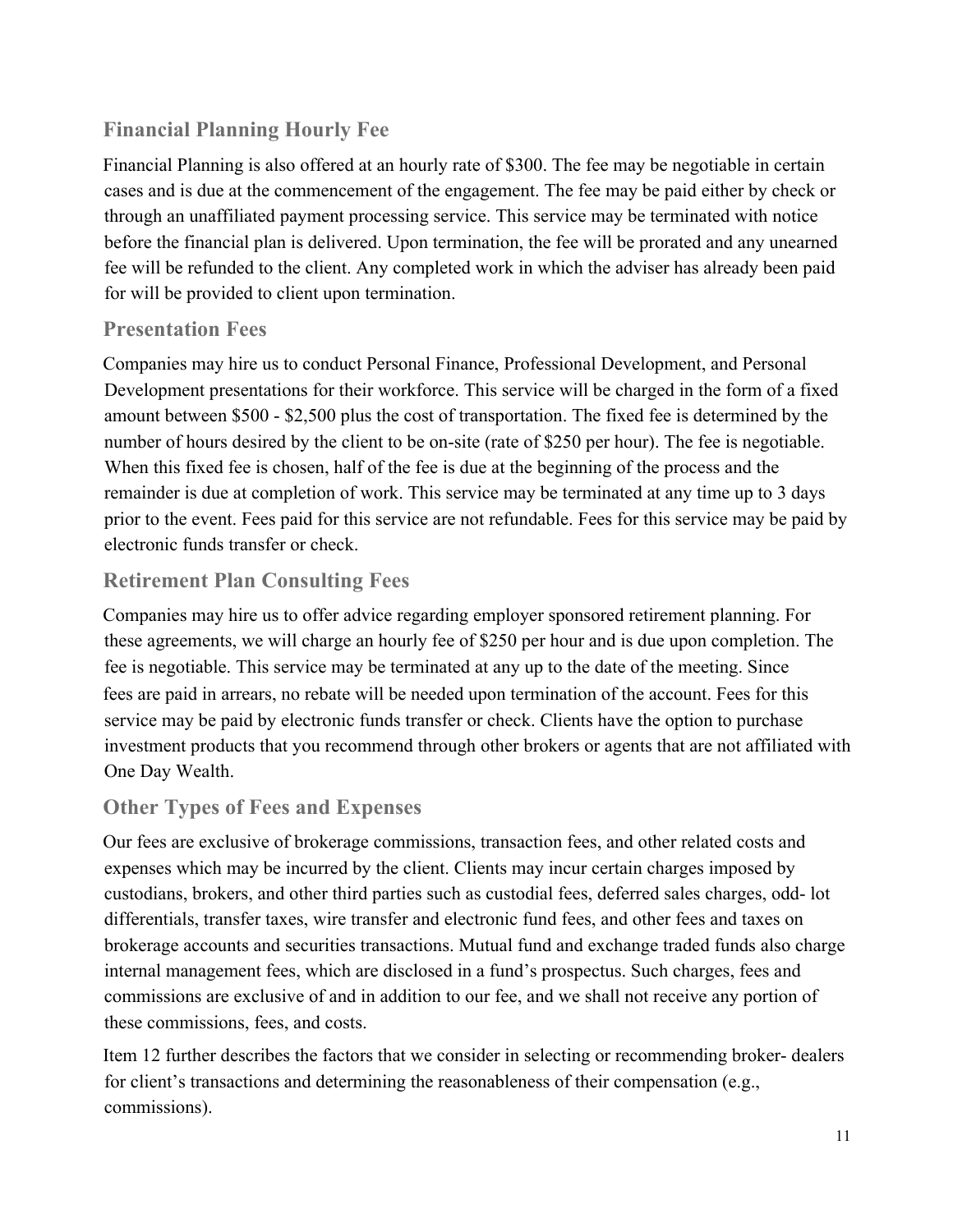We do not accept compensation for the sale of securities or other investment products including asset-based sales charges or service fees from the sale of mutual funds.

# Item 6: Performance-Based Fees and Side-By-Side Management

We do not offer performance-based fees.

# Item 7: Types of Clients

We provide financial planning and portfolio management services to individuals, high net-worth individuals, charitable organizations and corporations or other businesses.

We do not have a minimum account size requirement.

# Item 8: Methods of Analysis, Investment Strategies and Risk of Loss

When clients have us complete an Investment Analysis (described in Item 4 of this brochure) as part of their financial plan, our primary methods of investment analysis are fundamental, cyclical and charting analysis.

**Fundamental analysis** involves analyzing individual companies and their industry groups, such as a company's financial statements, details regarding the company's product line, the experience, and expertise of the company's management, and the outlook for the company's industry. The resulting data is used to measure the true value of the company's stock compared to the current market value. The risk of fundamental analysis is that information obtained may be incorrect and the analysis may not provide an accurate estimate of earnings, which may be the basis for a stock's value. If securities prices adjust rapidly to new information, utilizing fundamental analysis may not result in favorable performance.

**Cyclical analysis** is a type of technical analysis that involves evaluating recurring price patterns and trends based upon business cycles. Economic/business cycles may not be predictable and may have many fluctuations between long term expansions and contractions. The lengths of economic cycles may be difficult to predict with accuracy and therefore the risk of cyclical analysis is the difficulty in predicting economic trends and consequently the changing value of securities that would be affected by these changing trends.

**Charting analysis** involves the gathering and processing of price and volume information for a particular security. This price and volume information is analyzed using mathematical equations.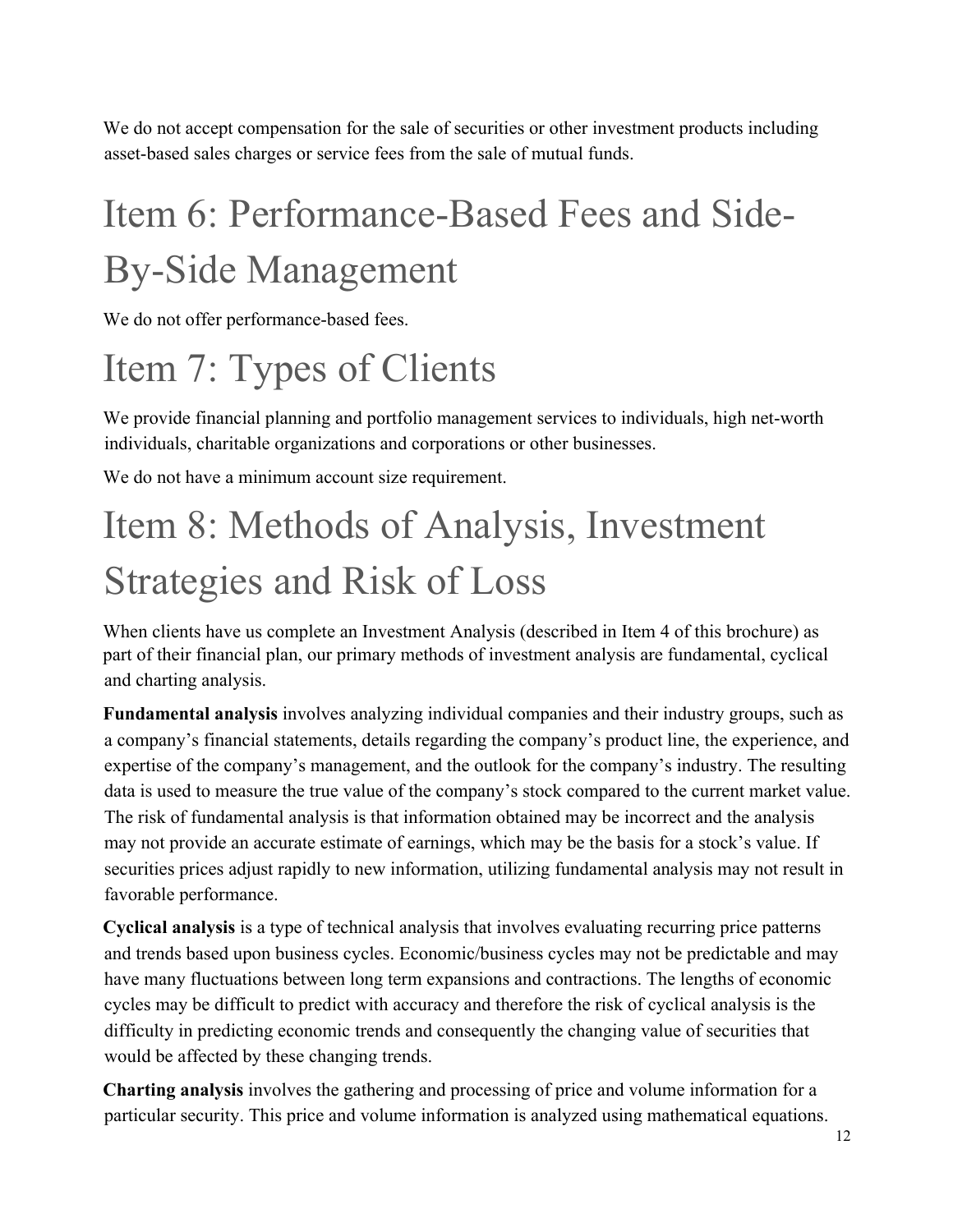The resulting data is then applied to graphing charts, which is used to predict future price movements based on price patterns and trends. Charts may not accurately predict future price movements. Current prices of securities may not reflect all information about the security and dayto-day changes in market prices of securities may follow random patterns and may not be predictable with any reliable degree of accuracy.

**Passive Investment Management** We primarily practice passive investment management. Passive investing involves building portfolios that are comprised of various distinct asset classes. The asset classes are weighted in a manner to achieve a desired relationship between correlation, risk and return. Funds that passively capture the returns of the desired asset classes are placed in the portfolio. The funds that are used to build passive portfolios are typically index mutual funds or exchange traded funds.

#### **Material Risks Involved**

**All investing strategies we offer involve risk and may result in a loss of your original investment which you should be prepared to bear**. Many of these risks apply equally to stocks, bonds, commodities and any other investment or security. Material risks associated with our investment strategies are listed below.

**Market Risk**: Market risk involves the possibility that an investment's current market value will fall because of a general market decline, reducing the value of the investment regardless of the operational success of the issuer's operations or its financial condition.

**Strategy Risk**: The Adviser's investment strategies and/or investment techniques may not work as intended.

**Small and Medium Cap Company Risk**: Securities of companies with small and medium market capitalizations are often more volatile and less liquid than investments in larger companies. Small and medium cap companies may face a greater risk of business failure, which could increase the volatility of the client's portfolio.

**Turnover Risk**: At times, the strategy may have a portfolio turnover rate that is higher than other strategies. A high portfolio turnover would result in correspondingly greater brokerage commission expenses and may result in the distribution of additional capital gains for tax purposes. These factors may negatively affect the account's performance.

**Limited markets**: Certain securities may be less liquid (harder to sell or buy) and their prices may at times be more volatile than at other times. Under certain market conditions we may be unable to sell or liquidate investments at prices we consider reasonable or favorable, or find buyers at any price.

**Concentration Risk**: Certain investment strategies focus on particular asset-classes, industries, sectors or types of investment. From time to time these strategies may be subject to greater risks of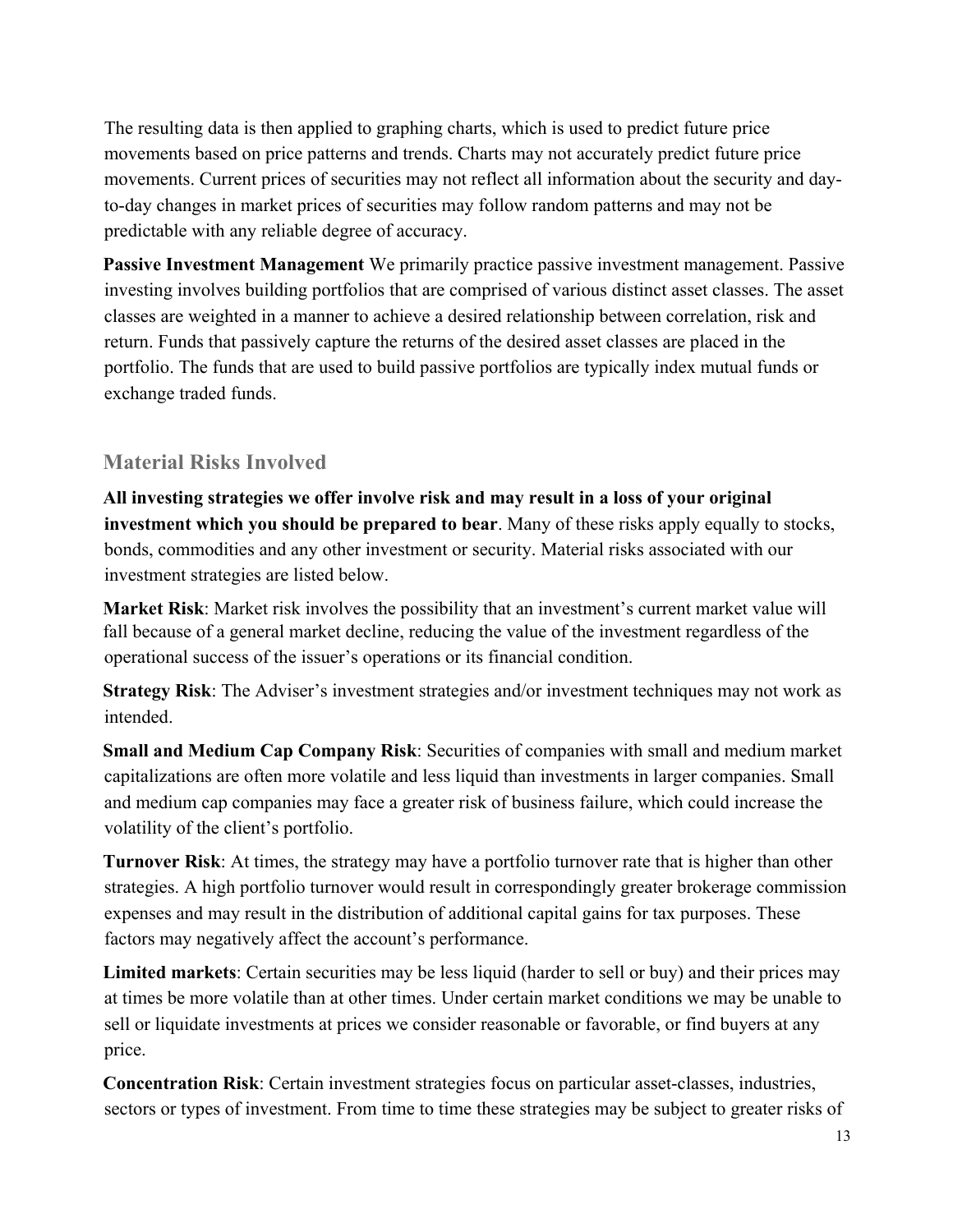adverse developments in such areas of focus than a strategy that is more broadly diversified across a wider variety of investments.

**Interest Rate Risk**: Bond (fixed income) prices generally fall when interest rates rise, and the value may fall below par value or the principal investment. The opposite is also generally true: bond prices generally rise when interest rates fall. In general, fixed income securities with longer maturities are more sensitive to these price changes. Most other investments are also sensitive to the level and direction of interest rates.

**Legal or Legislative Risk**: Legislative changes or Court rulings may impact the value of investments, or the securities' claim on the issuer's assets and finances.

**Inflation**: Inflation may erode the buying-power of your investment portfolio, even if the dollar value of your investments remains the same.

#### **Risks Associated with Securities**

Apart from the general risks outlined above which apply to all types of investments, specific securities may have other risks.

**Common stocks** may go up and down in price quite dramatically, and in the event of an issuer's bankruptcy or restructuring could lose all value. A slower-growth or recessionary economic environment could have an adverse effect on the price of all stocks.

**Corporate Bonds** are debt securities to borrow money. Generally, issuers pay investors periodic interest and repay the amount borrowed either periodically during the life of the security and/or at maturity. Alternatively, investors can purchase other debt securities, such as zero- coupon bonds, which do not pay current interest, but rather are priced at a discount from their face values and their values accrete over time to face value at maturity. The market prices of debt securities fluctuate depending on such factors as interest rates, credit quality, and maturity. In general, market prices of debt securities decline when interest rates rise and increase when interest rates fall. The longer the time to a bond's maturity, the greater its interest rate risk.

**Municipal Bonds** are debt obligations generally issued to obtain funds for various public purposes, including the construction of public facilities. Municipal bonds pay a lower rate of return than most other types of bonds. However, because of a municipal bond's tax-favored status, investors should compare the relative after-tax return to the after-tax return of other bonds, depending on the investor's tax bracket. Investing in municipal bonds carries the same general risks as investing in bonds in general. Those risks include interest rate risk, reinvestment risk, inflation risk, market risk, call or redemption risk, credit risk, and liquidity and valuation risk.

**Exchange Traded Funds** prices may vary significantly from the Net Asset Value due to market conditions. Certain Exchange Traded Funds may not track underlying benchmarks as expected.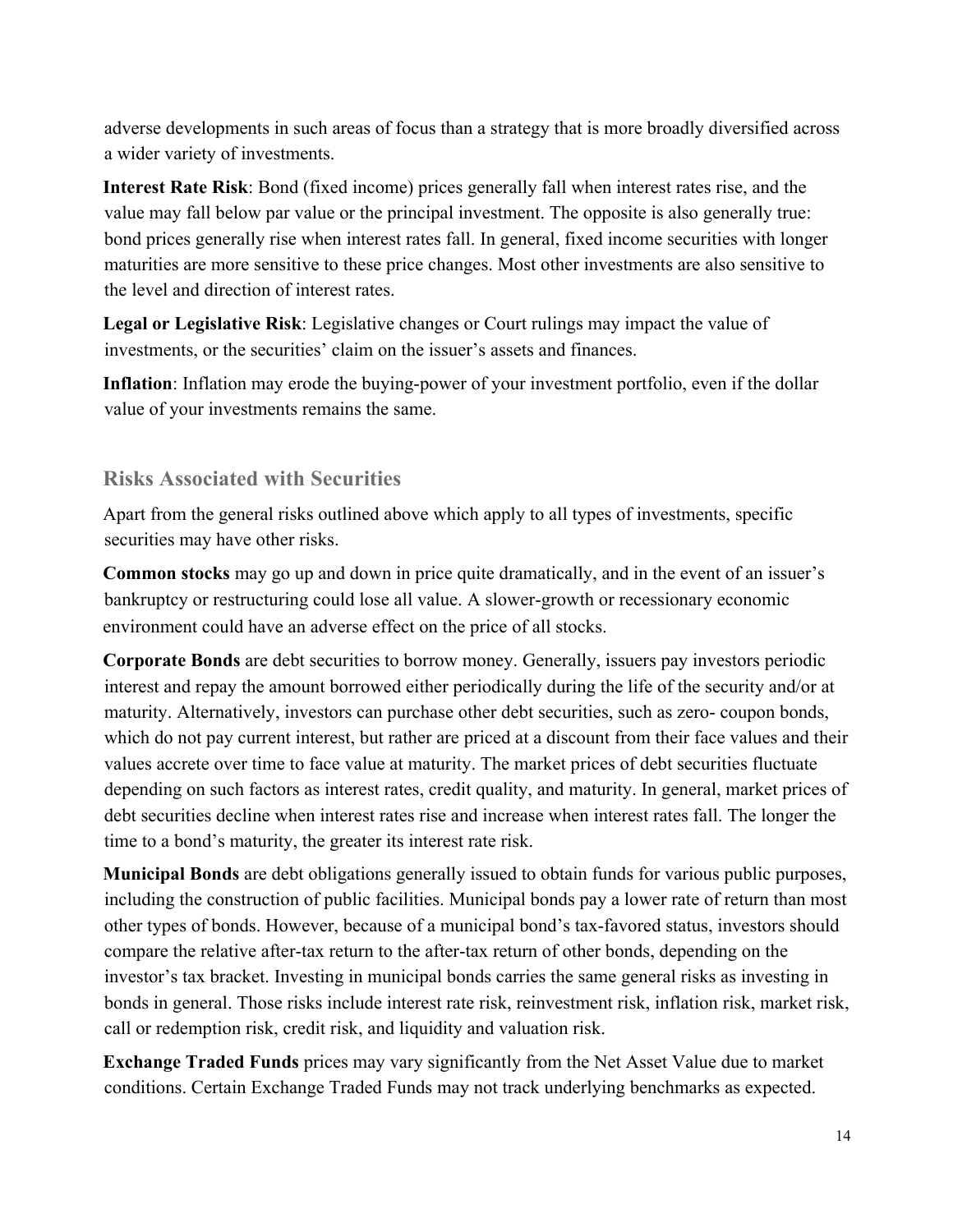**Investment Companies Risk**. When a client invests in open end mutual funds or ETFs, the client indirectly bears its proportionate share of any fees and expenses payable directly by those funds. Therefore, the client will incur higher expenses, many of which may be duplicative. In addition, the client's overall portfolio may be affected by losses of an underlying fund and the level of risk arising from the investment practices of an underlying fund (such as the use of derivatives). ETFs are also subject to the following risks: (i) an ETF's shares may trade at a market price that is above or below their net asset value; (ii) the ETF may employ an investment strategy that utilizes high leverage ratios; or (iii) trading of an ETF's shares may be halted if the listing exchange's officials deem such action appropriate, the shares are de-listed from the exchange, or the activation of market-wide "circuit breakers" (which are tied to large decreases in stock prices) halts stock trading generally. The Adviser has no control over the risks taken by the underlying funds in which clients invest.

# Item 9: Disciplinary Information

## **Criminal or Civil Actions**

One Day Wealth and its management have not been involved in any criminal or civil action. **Administrative Enforcement Proceedings**

One Day Wealth and its management have not been involved in administrative enforcement proceedings.

## **Self-Regulatory Organization Enforcement Proceedings**

One Day Wealth and its management have not been involved in legal or disciplinary events that are material to a client's or prospective client's evaluation of One Day Wealth or the integrity of its management.

# Item 10: Other Financial Industry Activities and Affiliations

No One Day Wealth employee is registered, or have an application pending to register, as a broker- dealer or a registered representative of a broker-dealer.

No One Day Wealth employee is registered, or have an application pending to register, as a futures commission merchant, commodity pool operator or a commodity trading advisor.

One Day Wealth does not have any related parties. As a result, we do not have a relationship with any related parties.

One Day Wealth only receives compensation directly from clients. We do not receive compensation from any outside source. We do not have any conflicts of interest with any outside party.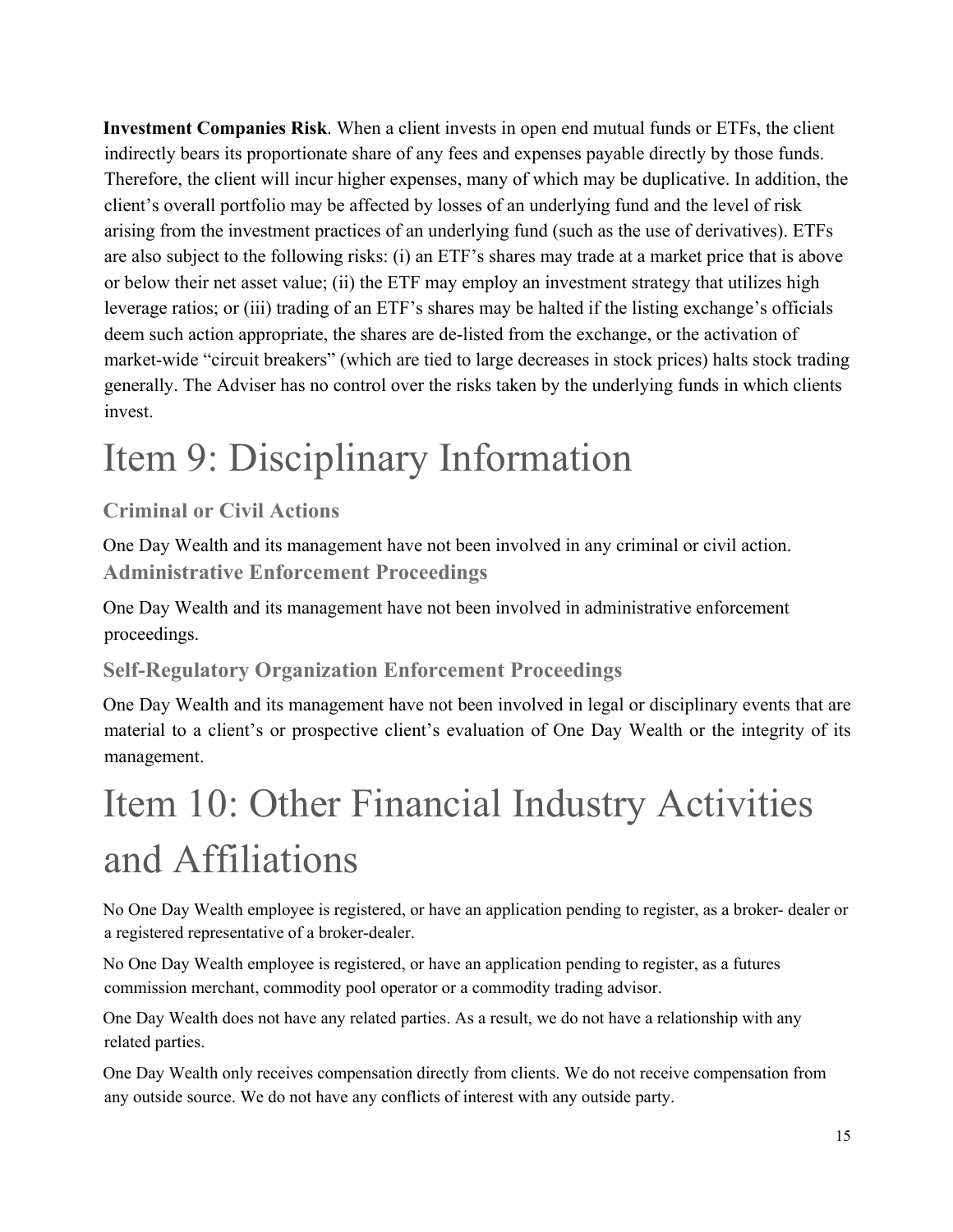# Item 11: Code of Ethics, Participation or Interest in Client Transactions and Personal Trading

As a fiduciary, our firm and its associates have a duty of utmost good faith to act solely in the best interests of each client. Our clients entrust us with their funds and personal information, which in turn places a high standard on our conduct and integrity. Our fiduciary duty is a core aspect of our Code of Ethics and represents the expected basis of all our dealings. The firm also adheres to the Code of Ethics and Professional Responsibility adopted by the CFP® Board of Standards Inc., and accepts the obligation not only to comply with the mandates and requirements of all applicable laws and regulations but also to take responsibility to act in an ethical and professionally responsible manner in all professional services and activities. This code does not attempt to identify all possible conflicts of interest, and literal compliance with each of its specific provisions will not shield associated persons from liability for personal trading or other conduct that violates a fiduciary duty to advisory clients.

A summary of the Code of Ethics' Principles is outlined below.

Integrity - Associated persons shall offer and provide professional services with integrity.

● Objectivity - Associated persons shall be objective in providing professional services to clients.

Competence - Associated persons shall provide services to clients competently and maintain the necessary knowledge and skill to continue to do so in those areas in which they are engaged.

Fairness - Associated persons shall perform professional services in a manner that is fair and reasonable to clients, principals, partners, and employers, and shall disclose conflict(s) of interest in providing such services.

Confidentiality - Associated persons shall not disclose confidential client information without the specific consent of the client unless in response to proper legal process, or as required by law.

● Professionalism - Associated persons' conduct in all matter shall reflect credit of the profession.

Diligence - Associated persons shall act diligently in providing professional services.

If requested by any client or prospective client, our firm will provide a copy of its Code of Ethics.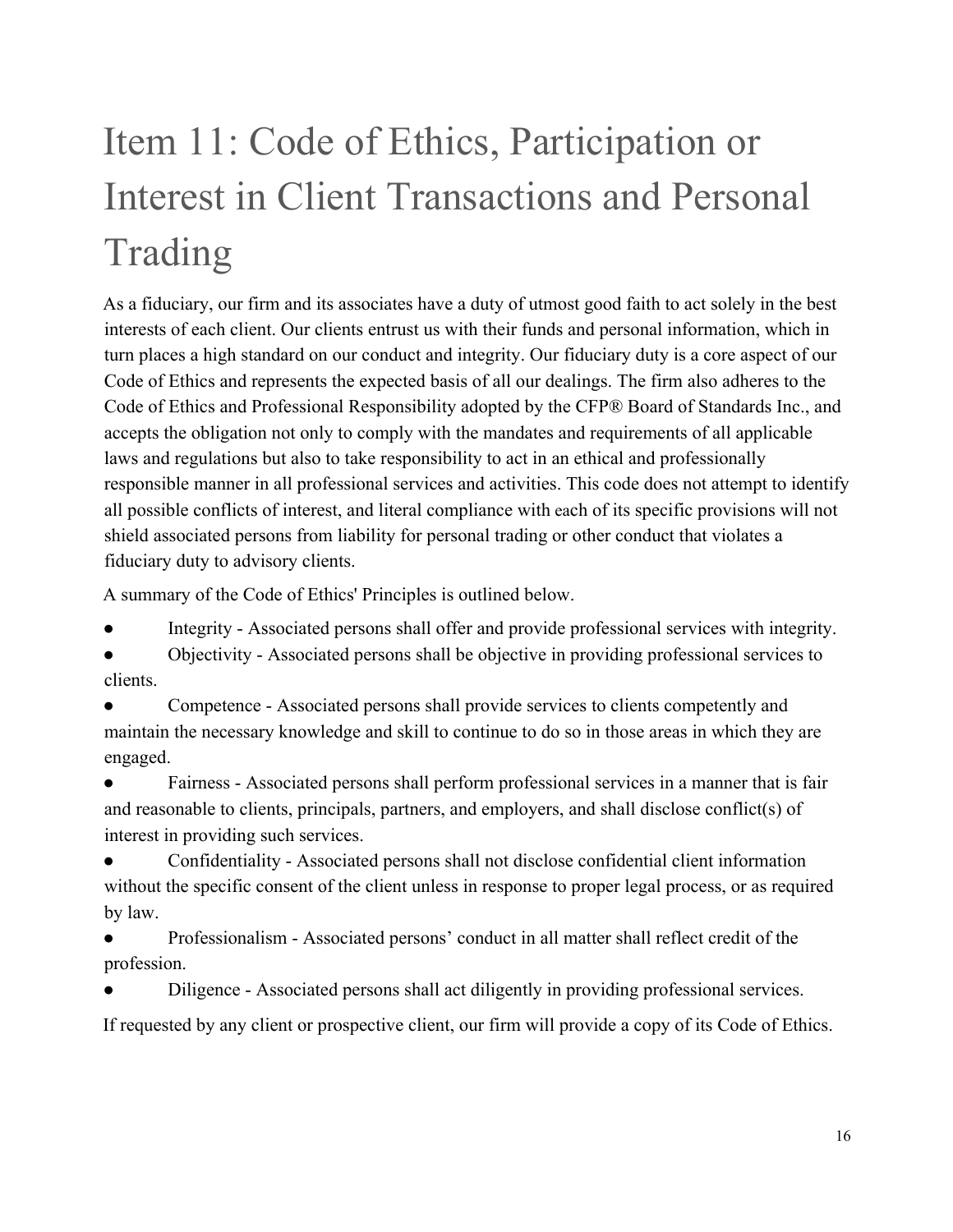## **Investment Recommendations Involving a Material Financial Interest and Conflicts of Interest**

Neither our firm, its associates or any related person is authorized to recommend to a client, or effect a transaction for a client, involving any security in which our firm or a related person has a material financial interest, such as in the capacity as an underwriter, adviser to the issuer, etc.

## **Advisory Firm Purchase of Same Securities Recommended to Clients and Conflicts of Interest**

Our firm and its "related persons" may buy or sell securities similar to, or different from, those we recommend to clients for their accounts. In an effort to reduce or eliminate certain conflicts of interest involving the firm or personal trading, our policy may require that we restrict or prohibit associates' transactions in specific reportable securities transactions. Any exceptions or trading pre-clearance must be approved by the firm principal in advance of the transaction in an account, and we maintain the required personal securities transaction records per regulation.

## **Trading Securities At/Around the Same Time as Client's Securities**

From time to time, our firm or its "related persons" may buy or sell securities for themselves at or around the same time as clients. We will not trade non-mutual fund securities 5 days prior to the same security for clients.

## Item 12: Brokerage Practices

## **Factors Used to Select Custodians and/or Broker-Dealers**

One Day, LLC does not have any affiliation with Broker-Dealers. Specific custodian recommendations are made to client based on their need for such services. We recommend custodians based on the reputation and services provided by the firm.

### **1. Research and Other Soft-Dollar Benefits**

We currently do not receive any soft dollar benefits.

### **2. Brokerage for Client Referrals**

We receive no referrals from a broker-dealer or third party in exchange for using that broker- dealer or third party.

### **3. Clients Directing Which Broker/Dealer/Custodian to Use**

We do recommend a specific custodian for clients to use, however, clients may custody their assets at a custodian of their choice. Clients may also direct us to use a specific broker-dealer to execute transactions. By allowing clients to choose a specific custodian, we may be unable to achieve most favorable execution of client transaction and this may cost clients money over using a lower-cost custodian.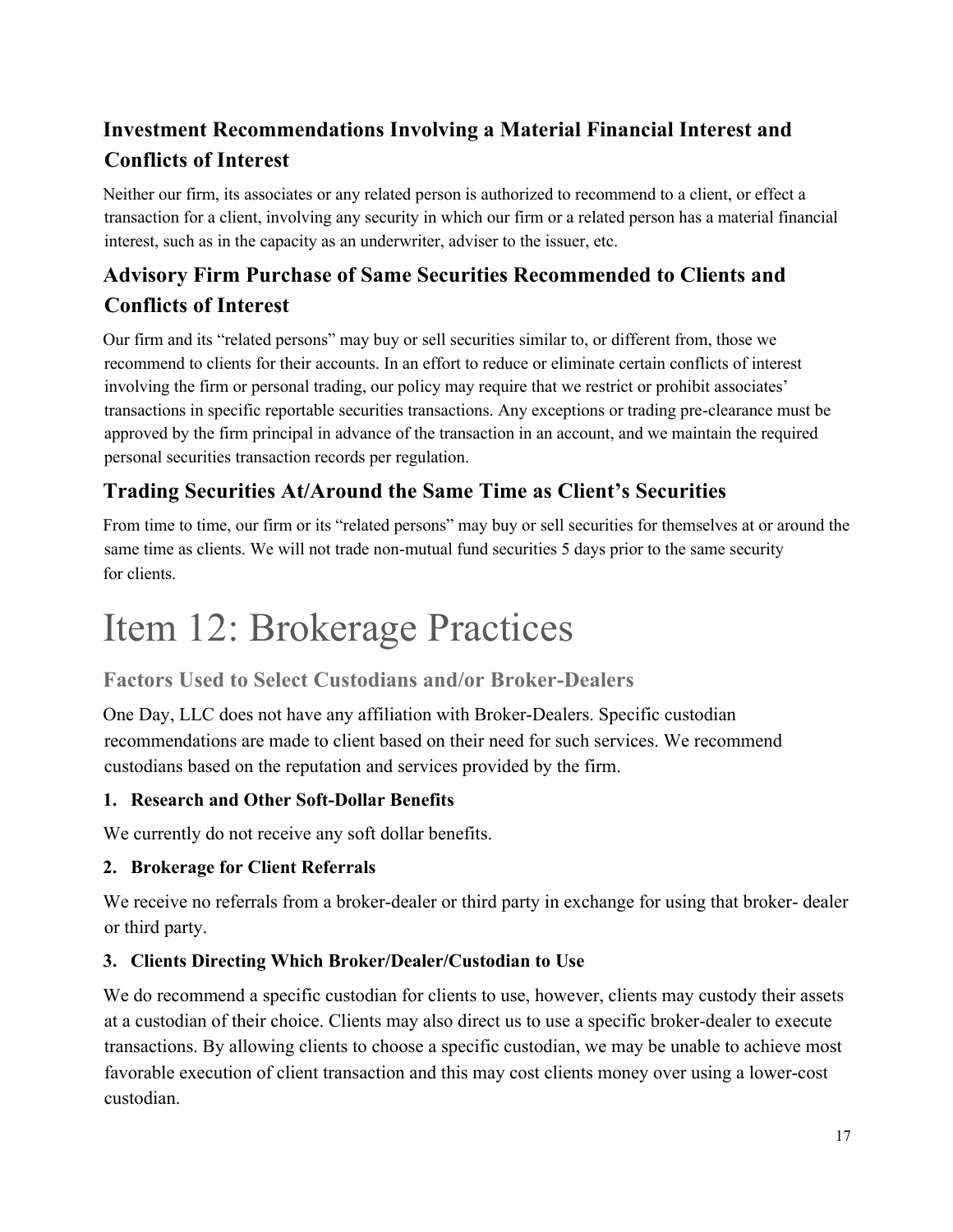## **The Custodian and Brokers We Use (TD Ameritrade)**

Advisor participates in the TD Ameritrade Institutional program. TD Ameritrade Institutional is a division of TD Ameritrade, Inc. ("TD Ameritrade"), member FINRA/SIPC. TD Ameritrade is an independent [and unaffiliated] SEC-registered broker-dealer. TD Ameritrade offers to independent investment Advisors services which include custody of securities, trade execution, clearance, and settlement of transactions. Advisor receives some benefits from TD Ameritrade through its participation in the program. (Please see the disclosure under Item 14 below.)

## **The Custodian and Brokers We Use (Charles Schwab)**

The custodian and brokers we use maintain custody of your assets that we manage, although we may be deemed to have limited custody of your assets due to our ability to withdraw fees from your account (see Item 15 – Custody, below).

We recommend that our clients use Charles Schwab & Co., Inc. ("Schwab"), a registered broker-dealer, member SIPC, as the qualified custodian. We are independently owned and operated and are not affiliated with Schwab. Schwab will hold your assets in a brokerage account and buy and sell securities when we instruct them to. While we recommend that you use Schwab as custodian broker, you will decide whether to do so and will open your account with Schwab by entering into an account agreement directly with them. We do not open the account for you, although we may assist you in doing so. Even though your account is maintained at Schwab, we can still use other brokers to execute trades for your account as described below (see "Your brokerage and custody costs")

#### **How we select brokers/custodians**

We seek to recommend a custodian/broker that will hold your assets and execute transactions on terms that are overall most advantageous when compared with other available providers and their services. We consider a wide range of factors, including:

• Combination of transaction execution services and asset custody services (generally without a separate

fee for custody)

- Capability to execute, clear, and settle trades (buy and sell securities for your account)
- Capability to facilitate transfers and payments to and from accounts (wire transfers, check requests, bill

payment, etc.)

• Breadth of available investment products (stocks, bonds, mutual funds, exchange-traded funds (ETFs),

etc.)

- Availability of investment research and tools that assist us in making investment decisions
- Quality of services
- Competitiveness of the price of those services (commission rates, margin interest rates, other fees,

etc.) and willingness to negotiate the prices

- Reputation, financial strength, security and stability
- Prior service to us and our clients
- Availability of other products and services that benefit us, as discussed below (see "Products and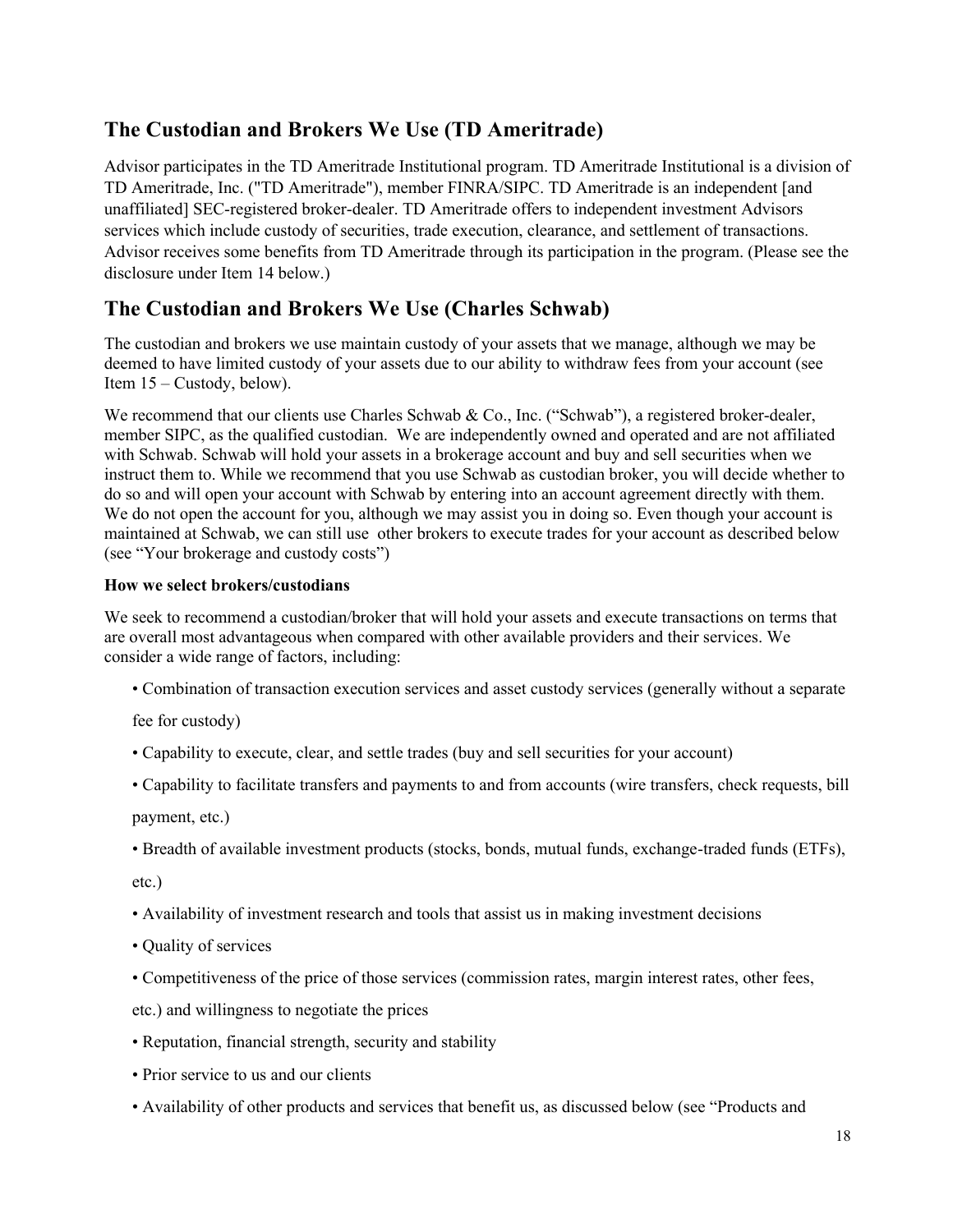services available to us from Schwab")

#### **Your brokerage and custody costs**

For our clients' accounts that Schwab maintains, Schwab generally does not charge you separately for custody services but is compensated by charging you commissions or other fees on trades that it executes or that settle into your Schwab account. Certain trades (for example, many mutual funds and ETFs) may not incur Schwab commissions or transaction fees. Schwab is also compensated by earning interest on the uninvested cash in your account in Schwab's Cash Features Program.

#### **Products and services available to us from Schwab**

Schwab Advisor ServicesTM is Schwab's business serving independent investment advisory firms like us. They provide our clients and us with access to their institutional brokerage services (trading, custody, reporting and related services), many of which are not typically available to Schwab retail customers. Schwab also makes available various support services. Some of those services help us manage or administer our clients' accounts, while others help us manage and grow our business. Schwab's support services are generally available on an unsolicited basis (we don't have to request them) and at no charge to us. Following is a more detailed description of Schwab's support services:

#### **Services that benefit you**

Schwab's institutional brokerage services include access to a broad range of investment products, execution of securities transactions, and custody of client assets. The investment products available through Schwab include some to which we might not otherwise have access or that would require a significantly higher minimum initial investment by our clients. Schwab's services described in this paragraph generally benefit you and your account.

#### **Services that may not directly benefit you**

Schwab also makes available to us other products and services that benefit us but may not directly benefit you or your account. These products and services assist us in managing and administering our clients' accounts. They include investment research, both Schwab's own and that of third parties. We may use this research to service all or a substantial number of our clients' accounts, including accounts not maintained at Schwab. In addition to investment research, Schwab also makes available software and other technology that:

- provide access to client account data (such as duplicate trade confirmations and account statements)
- facilitate trade execution and allocate aggregated trade orders for multiple client accounts
- provide pricing and other market data
- facilitate payment of our fees from our clients' accounts
- assist with back-office functions, recordkeeping, and client reporting

#### **Services that generally benefit only us**

Schwab also offers other services intended to help us manage and further develop our business enterprise. These services include:

- Educational conferences and events
- Consulting on technology, compliance, legal, and business needs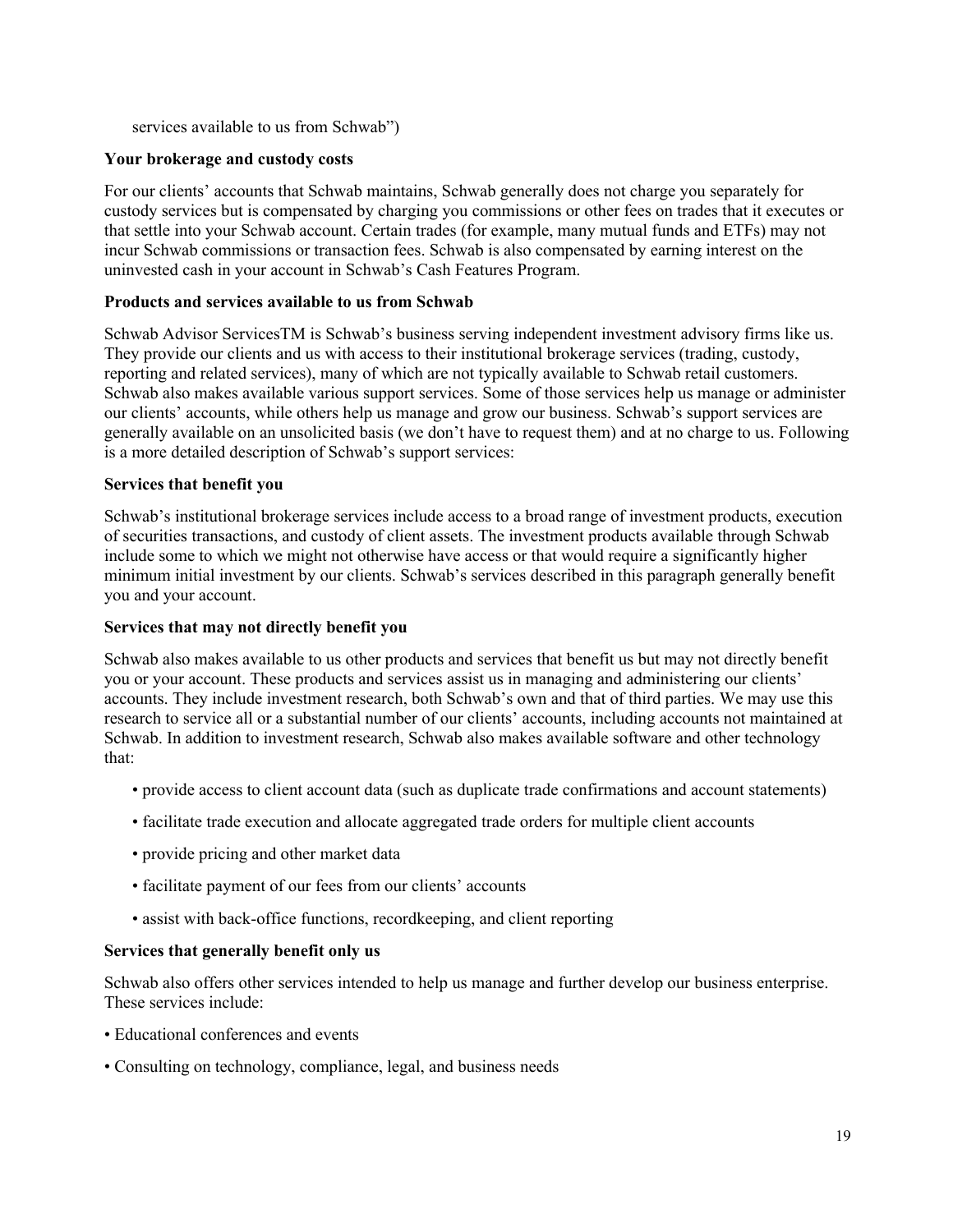• Publications and conferences on practice management and business succession do not require that you maintain your account with Schwab, based on our interest in receiving Schwab's services that benefit our business and Schwab's payment for services for which we would otherwise have to pay rather than based on your interest in receiving the best value in custody services and the most favorable execution of your transactions. This is a potential conflict of interest. We believe, however, that our selection of Schwab as custodian and broker is in the best interests of our clients. Our selection is primarily supported by the scope, quality, and price of Schwab's services (see "How we select brokers/ custodians") and not Schwab's services that benefit only us.

### **Aggregating (Block) Trading for Multiple Client Accounts**

Generally, we combine multiple orders for shares of the same securities purchased for advisory accounts we manage (this practice is commonly referred to as "block trading"). We will then distribute a portion of the shares to participating accounts in a fair and equitable manner. The distribution of the shares purchased is typically proportionate to the size of the account, but it is not based on account performance or the amount or structure of management fees. Subject to our discretion, regarding particular circumstances and market conditions, when we combine orders, each participating account pays an average price per share for all transactions and pays a proportionate share of all transaction costs. Accounts owned by our firm or persons associated with our firm may participate in block trading with your accounts; however, they will not be given preferential treatment.

## Item 13: Review of Accounts

Client accounts with the Investment Management Service will be reviewed regularly on a quarterly basis by Nick Reilly. During the regular review the account's performance is compared against like managed accounts to identify any unacceptable performance deviation. Additionally, reasonable client-imposed restrictions will be reviewed to confirm that they are being enforced. Events that may trigger a special review would be unusual performance, addition or deletions of client-imposed restrictions, excessive draw-down, volatility in performance, or buy and sell decisions from the firm or per client's needs.

Clients will receive trade confirmations from the broker(s) for each transaction in their accounts as well as monthly or quarterly statements and annual tax reporting statements from their custodian showing all activity in the accounts, such as receipt of dividends and interest.

One Day Wealth will not provide written reports to Investment Management clients. For Comprehensive Financial Planning clients, we may provide written reports as needed. We urge clients to compare these reports against the account statements they receive from their custodian.

# Item 14: Client Referrals and Other Compensation

We do not receive any economic benefit, directly or indirectly, from any third party for advice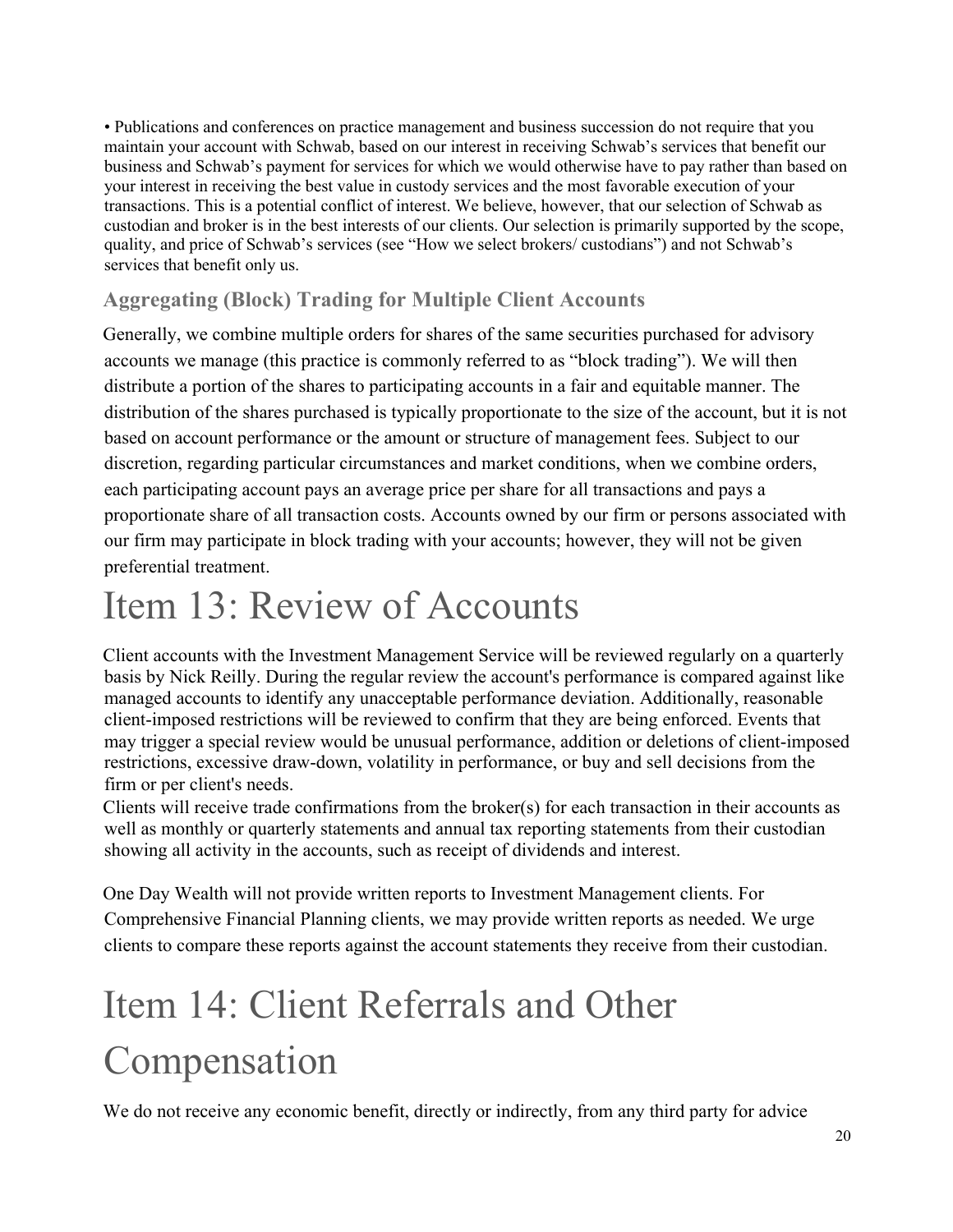rendered to our clients. Nor do we, directly or indirectly, compensate any person who is not advisory personnel for client referrals.

As disclosed under Item 12, above, Advisor participates in TD Ameritrade's institutional customer program and Advisor may recommend TD Ameritrade to Clients for custody and brokerage services. There is no direct link between Advisor's participation in the program and the investment advice it gives to its Clients, although Advisor receives economic benefits through its participation in the program that are typically not available to TD Ameritrade retail investors. These benefits include the following products and services (provided without cost or at a discount): receipt of duplicate Client statements and confirmations; research related products and tools; consulting services; access to a trading desk serving Advisor participants; access to block trading (which provides the ability to aggregate securities transactions for execution and then allocate the appropriate shares to Client accounts); the ability to have advisory fees deducted directly from Client accounts; access to an electronic communications network for Client order entry and account information; access to mutual funds with no transaction fees and to certain institutional money managers; and discounts on compliance, marketing, research, technology, and practice management products or services provided to Advisor by third party vendors. TD Ameritrade may also have paid for business consulting and professional services received by Advisor's related persons. Some of the products and services made available by TD Ameritrade through the program may benefit Advisor but may not benefit its Client accounts. These products or services may assist Advisor in managing and administering Client accounts, including accounts not maintained at TD Ameritrade. Other services made available by TD Ameritrade are intended to help Advisor manage and further develop its business enterprise. The benefits received by Advisor or its personnel through participation in the program does not depend on the number of brokerage transactions directed to TD Ameritrade. As part of its fiduciary duties to Clients, Advisor endeavors at all times to put the interests of its Clients first. Clients should be aware, however, that the receipt of economic benefits by Advisor or its related persons in and of itself creates a potential conflict of interest and may indirectly influence the Advisor's choice of TD Ameritrade for custody and brokerage services.

We receive benefits from Schwab in the form of the support products and services it makes available to us and other independent investment advisors whose clients maintain their accounts at Schwab. In addition, Schwab has also agreed to pay for certain products and services for which we would otherwise have to pay once the value of our clients' assets in accounts at Schwab reaches a certain size. You do not pay more for assets maintained at Schwab as a result of these arrangements. However, we benefit from the arrangement because the cost of these services would otherwise be borne directly by us. You should consider these conflicts of interest when selecting a custodian. The products and services provided by Schwab, how they benefit us, and the related conflicts of interest are described above (see Item 12 – Brokerage Practices).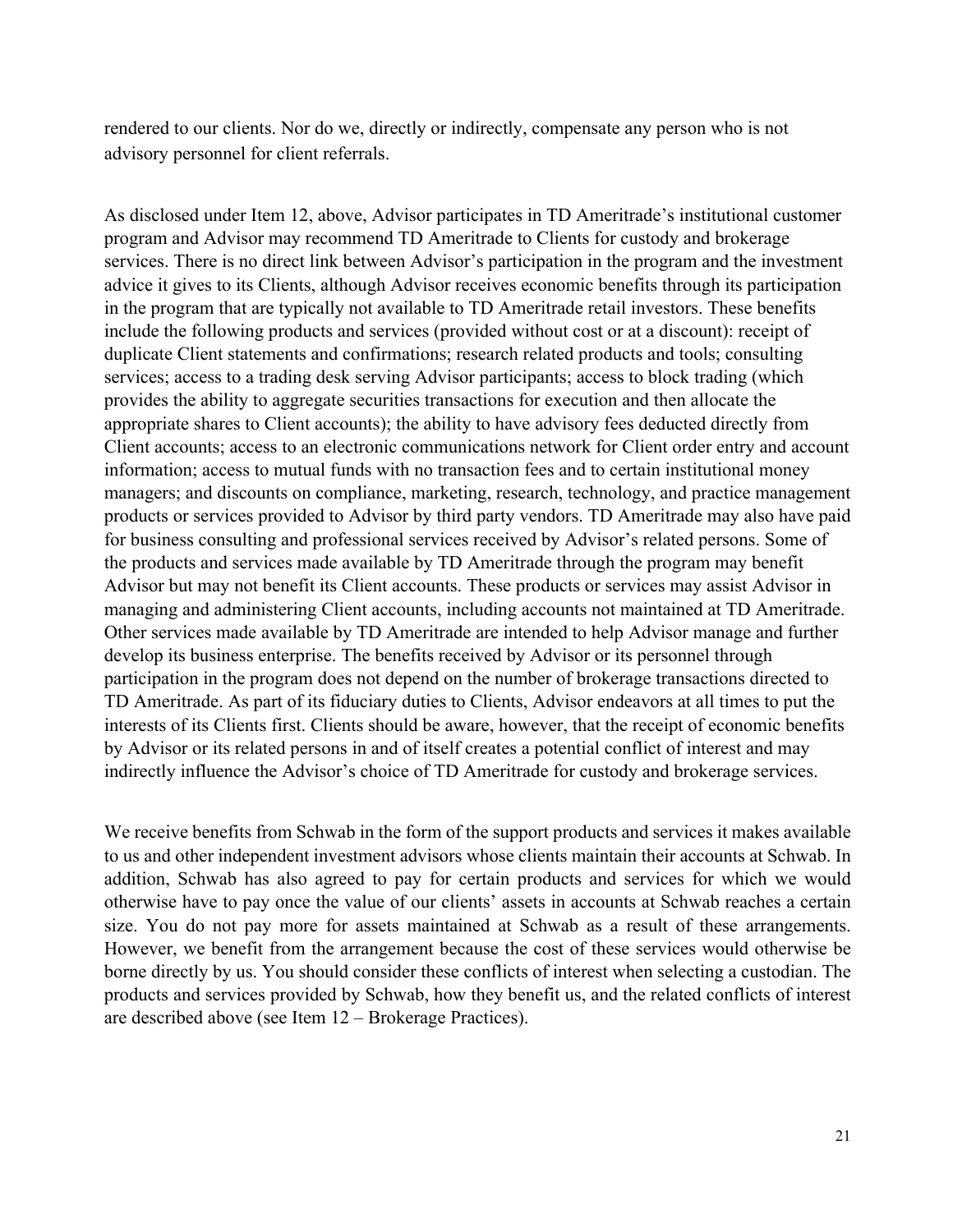# Item 15: Custody

One Day Wealth does not accept custody of client funds, except for the withdrawal of client fees.

For client accounts in which One Day Wealth directly debits their advisory fee:

1. One Day Wealth will send a copy of its invoice to the custodian at the same time that it sends the client a copy.

2. The custodian will send at least quarterly statements to the client showing all disbursements for the account, including the amount of the advisory fee.

3. The client will prove written authorization to One Day Wealth, permitting them to be paid directly for their accounts held by the custodian.

Clients should receive at least quarterly statements from the broker dealer, bank or other qualified custodian that holds and maintains client's investment assets. We urge you to carefully review such statements and compare such official custodial records to the account statements or reports that we may provide to you. Our statements or reports may vary from custodial statements based on accounting procedures, reporting dates, or valuation methodologies of certain securities.

# Item 16: Investment Discretion

For those client accounts where we provide investment management services, we maintain discretion over client accounts with respect to securities to be bought and sold and the amount of securities to be bought and sold. Investment discretion is explained to clients in detail when an advisory relationship has commenced. At the start of the advisory relationship, the client will execute a Limited Power of Attorney, which will grant our firm discretion over the account. Additionally, the discretionary relationship will be outlined in the advisory contract and signed by the client.

# Item 17: Voting Client Securities

We do not vote Client proxies. Therefore, Clients maintain exclusive responsibility for: (1) voting proxies, and (2) acting on corporate actions pertaining to the Client's investment assets. The Client shall instruct the Client's qualified custodian to forward to the Client copies of all proxies and shareholder communications relating to the Client's investment assets. If the client would like our opinion on a particular proxy vote, they may contact us at the number listed on the cover of this brochure.

In most cases, you will receive proxy materials directly from the account custodian. However, in the event we were to receive any written or electronic proxy materials, we would forward them directly to you by mail, unless you have authorized our firm to contact you by electronic mail, in which case, we would forward you any electronic solicitation to vote proxies.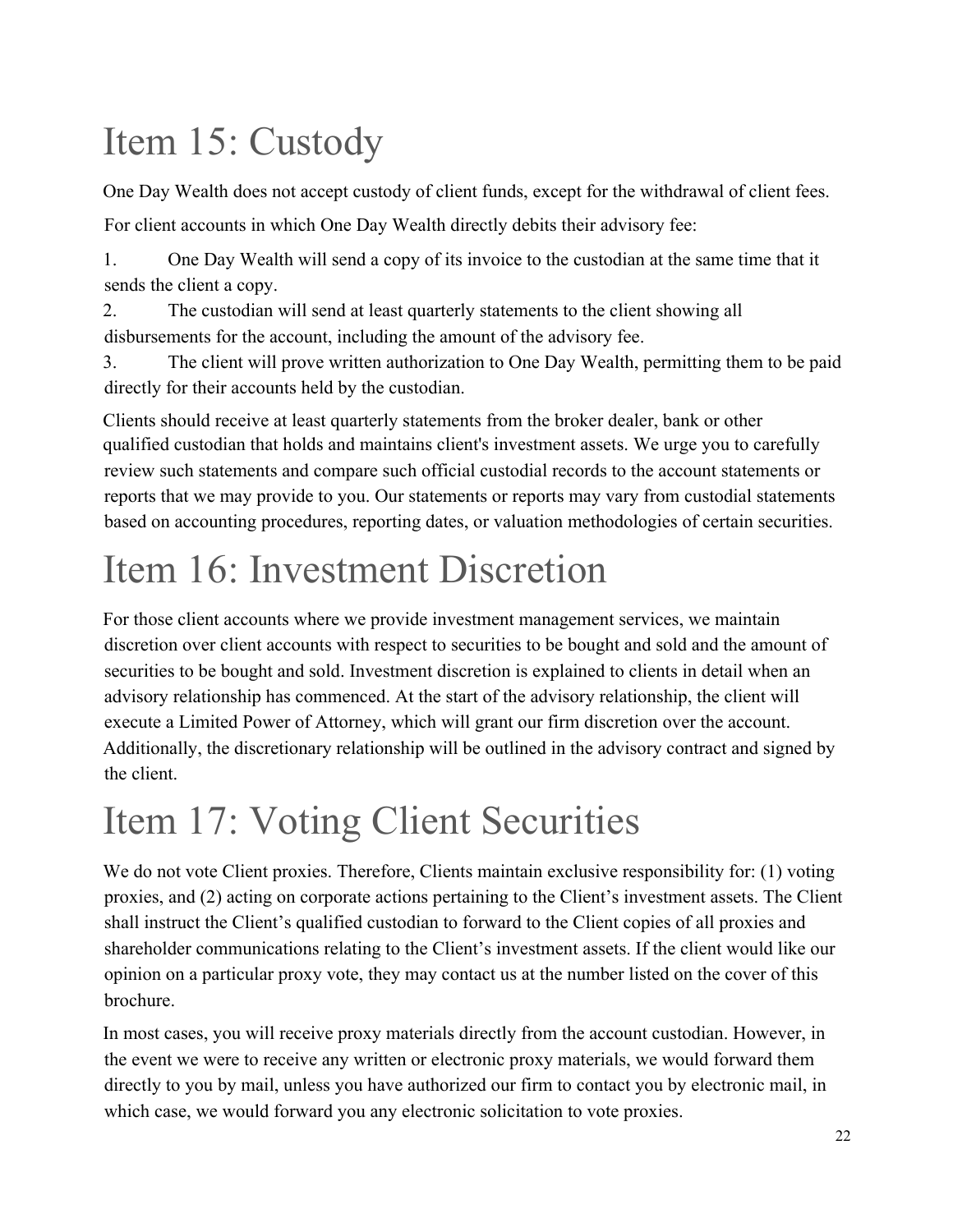# Item 18: Financial Information

Registered investment advisers are required in this Item to provide you with certain financial information or disclosures about our financial condition. We have no financial commitment that impairs our ability to meet contractual and fiduciary commitments to clients, and we have not been the subject of a bankruptcy proceeding.

We do not have custody of client funds or securities or require or solicit prepayment of more than \$500 in fees per client six months or more in advance.

# Item 19: Requirements for State-Registered Advisers

Nick Reilly Born: 1990

### **Educational Background**

2012 – BA in Business: Finance concentration, Washington State University

2008 – High School Diploma, Edmonds-Woodway High School

#### **Business Experience**

4/2018 – Present, One Day, LLC, Owner and CCO

- 6/2020 7/2021, Amazon Web Services (AWS), Account Manager
- 2/2018 6/2020, Tableau Software, Inc., Account Executive
- 3/2016 1/2018, Cornerstone Advisors, Inc., Associate Client Manager
- 4/2014 2/2016, Wells Fargo Advisors, LLC., Financial Advisor
- 12/2012 4/2014, Certified Financial Planning Education, Student
- 5/2012 12/2012, Anthony's Homeport Restaurant, Server
- 5/2012 12/2012, Red Robin Restaurants, Server
- 8/2011 5/2012, Washington State University, Student
- 5/2011 8/2011, Anthony's Homeport Restaurant, Server
- 8/2010 5/2011, Washington State University, Student
- 5/2010 8/2010, Wells Fargo Advisors, LLC., Assistant to Financial Advisor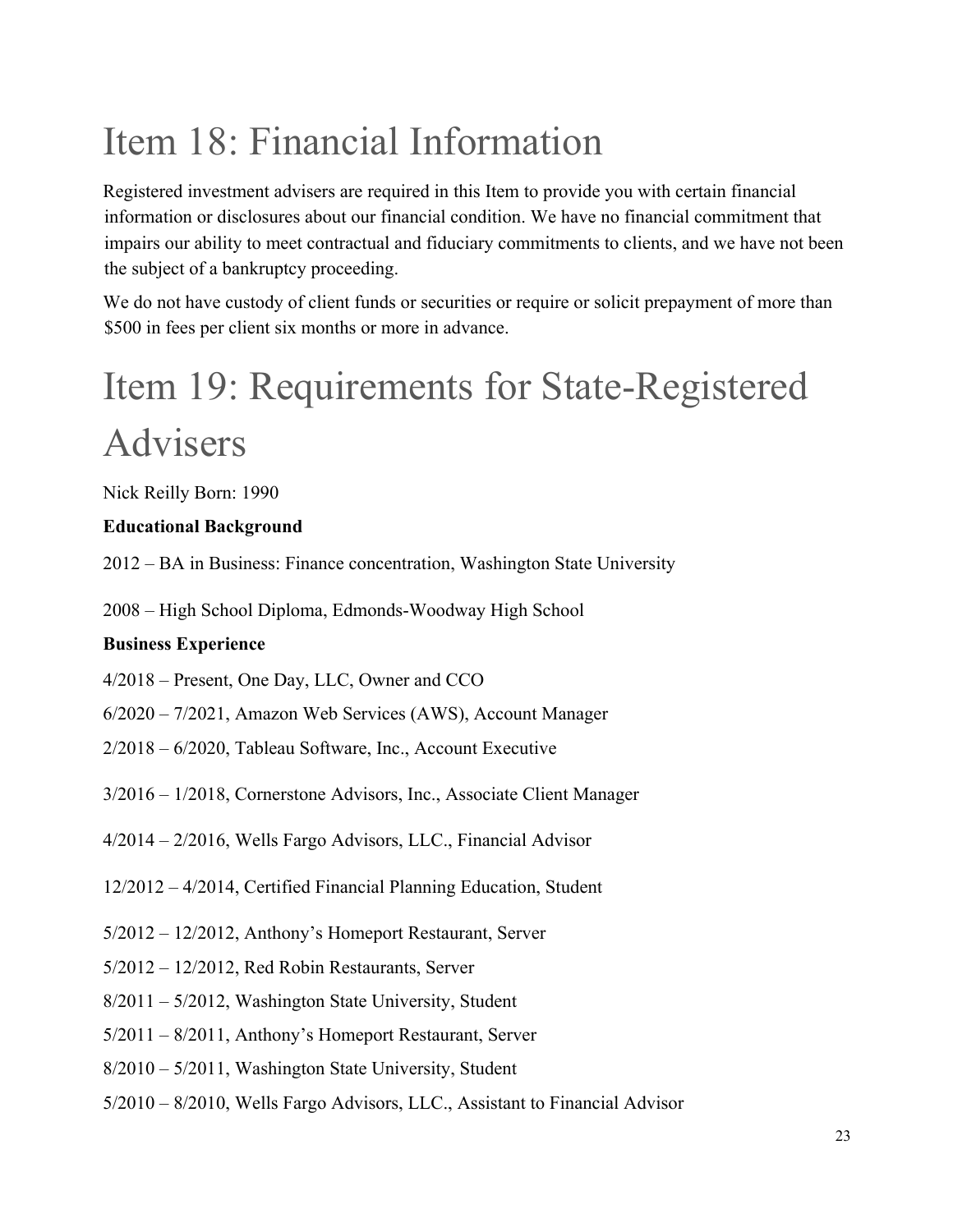8/2009 – 5/2010, Washington State University, Student

5/2009 – 8/2009, Vector Marketing, Sales Representative

7/2008 – 5/2009, Washington State University, Student

#### **Professional Designations, Licensing & Exams**

The CERTIFIED FINANCIAL PLANNER™, CFP® and federally registered CFP (with flame design) marks (collectively, the "CFP® marks") are professional certification marks granted in the United States by Certified Financial Planner Board of Standards, Inc. ("CFP Board").

The CFP® certification is a voluntary certification; no federal or state law or regulation requires financial planners to hold CFP® certification. It is recognized in the United States and a number of other countries for its (1) high standard of professional education; (2) stringent code of conduct and standards of practice; and (3) ethical requirements that govern professional engagements with clients. Currently, more than 71,000 individuals have obtained CFP® certification in the United States.

To attain the right to use the CFP® marks, an individual must satisfactorily fulfill the following requirements:

Education – Complete an advanced college-level course of study addressing the financial planning subject areas that CFP Board's studies have determined as necessary for the competent and professional delivery of financial planning services, and attain a Bachelor's Degree from a regionally accredited United States college or university (or its equivalent from a foreign university). CFP Board's financial planning subject areas include insurance planning and risk management, employee benefits planning, investment planning, income tax planning, retirement planning, and estate planning;

Examination – Pass the comprehensive CFP® Certification Examination. The examination includes case studies and client scenarios designed to test one's ability to correctly diagnose financial planning issues and apply one's knowledge of financial planning to real world circumstances;

Experience – Complete at least three years of full-time financial planning-related experience (or the equivalent, measured as 2,000 hours per year); and

● Ethics – Agree to be bound by CFP Board's *Standards of Professional Conduct*, a set of documents outlining the ethical and practice standards for CFP® professionals.

Individuals who become certified must complete the following ongoing education and ethics requirements in order to maintain the right to continue to use the CFP® marks:

Continuing Education – Complete 30 hours of continuing education hours every two years, including two hours on the *Code of Ethics* and other parts of the *Standards of Professional Conduct*, to maintain competence and keep up with developments in the financial planning field; and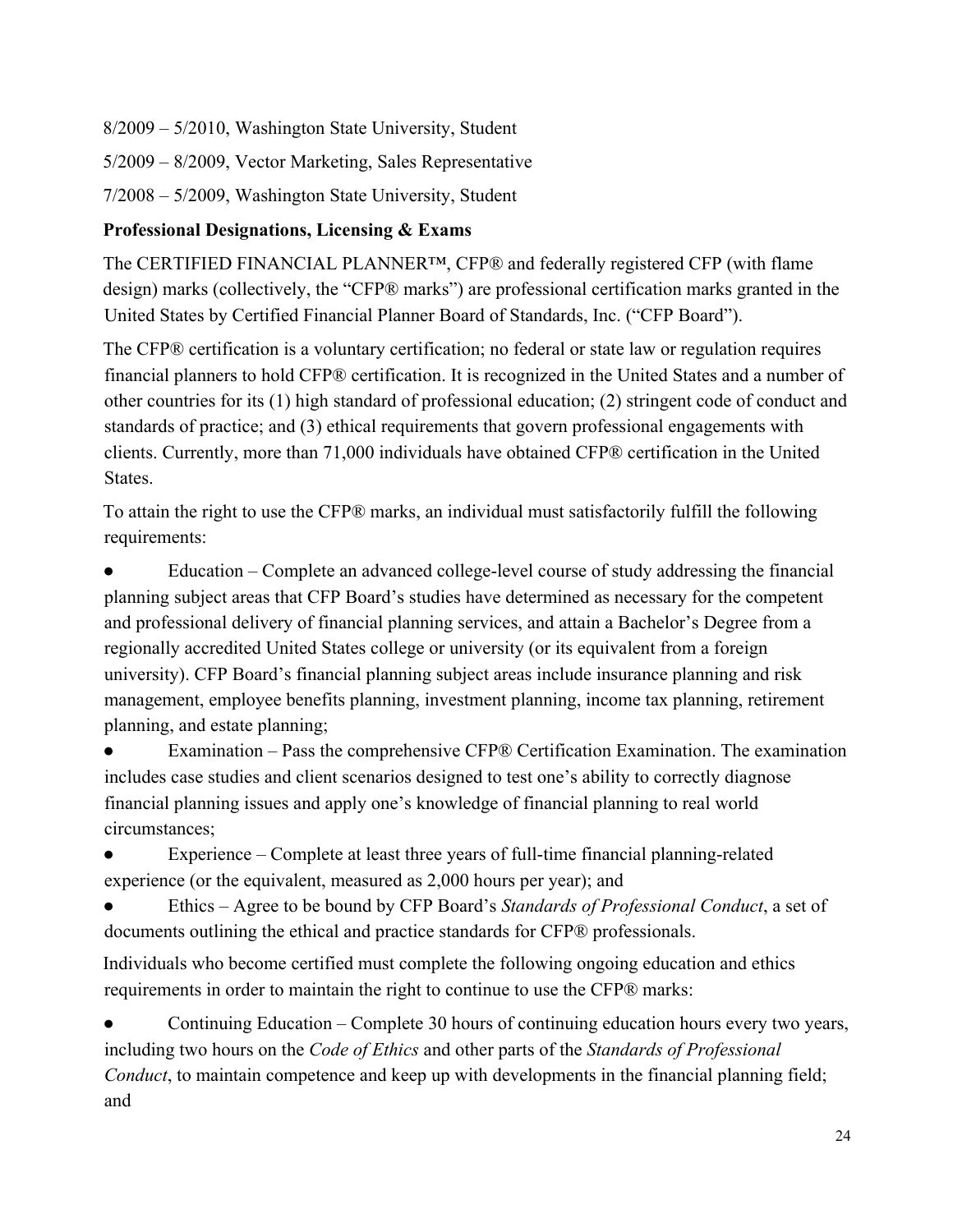● Ethics – Renew an agreement to be bound by the *Standards of Professional Conduct*. The *Standards* prominently require that CFP® professionals provide financial planning services at a fiduciary standard of care. This means CFP® professionals must provide financial planning services in the best interests of their clients.

CFP® professionals who fail to comply with the above standards and requirements may be subject to CFP Board's enforcement process, which could result in suspension or permanent revocation of their CFP® certification.

### **Other Business Activities**

Nick Reilly is an owner of One Day Solutions LLC, where he provides technology and business consulting services to businesses and startups. This activity accounts for up to 10% of Nick's time. As this activity provides flexibility during normal trading hours and is not during a time that Nick meets with clients, we do not believe this activity creates a conflict of interest or interferes with our ability to service our client accounts.

Performance Based Fees Please refer to Item 6 of this brochure.

### **Material Disciplinary Disclosures**

No management person at One Day, LLC has ever been involved in an arbitration claim of any kind or been found liable in a civil, self-regulatory organization, or administrative proceeding.

### **Material Relationships That Management Persons Have with Issuers of Securities**

One Day, LLC, nor Nick Reilly, have any relationship or arrangement with issuers of securities.

### **Additional Compensation**

Nick Reilly does not receive any economic benefit from any person, company, or organization, in exchange for providing clients advisory services through One Day Wealth.

#### **Supervision**

Nick Reilly, as Owner and Chief Compliance Officer of One Day Wealth, is responsible for supervising all employees of One Day Wealth, including himself. No one else will be responsible for supervising the employees or Nick Reilly. He may be contacted at the phone number on this brochure supplement.

### **Requirements for State Registered Advisers**

Nick Reilly has NOT been involved in an arbitration, civil proceeding, self-regulatory proceeding, administrative proceeding, or a bankruptcy petition.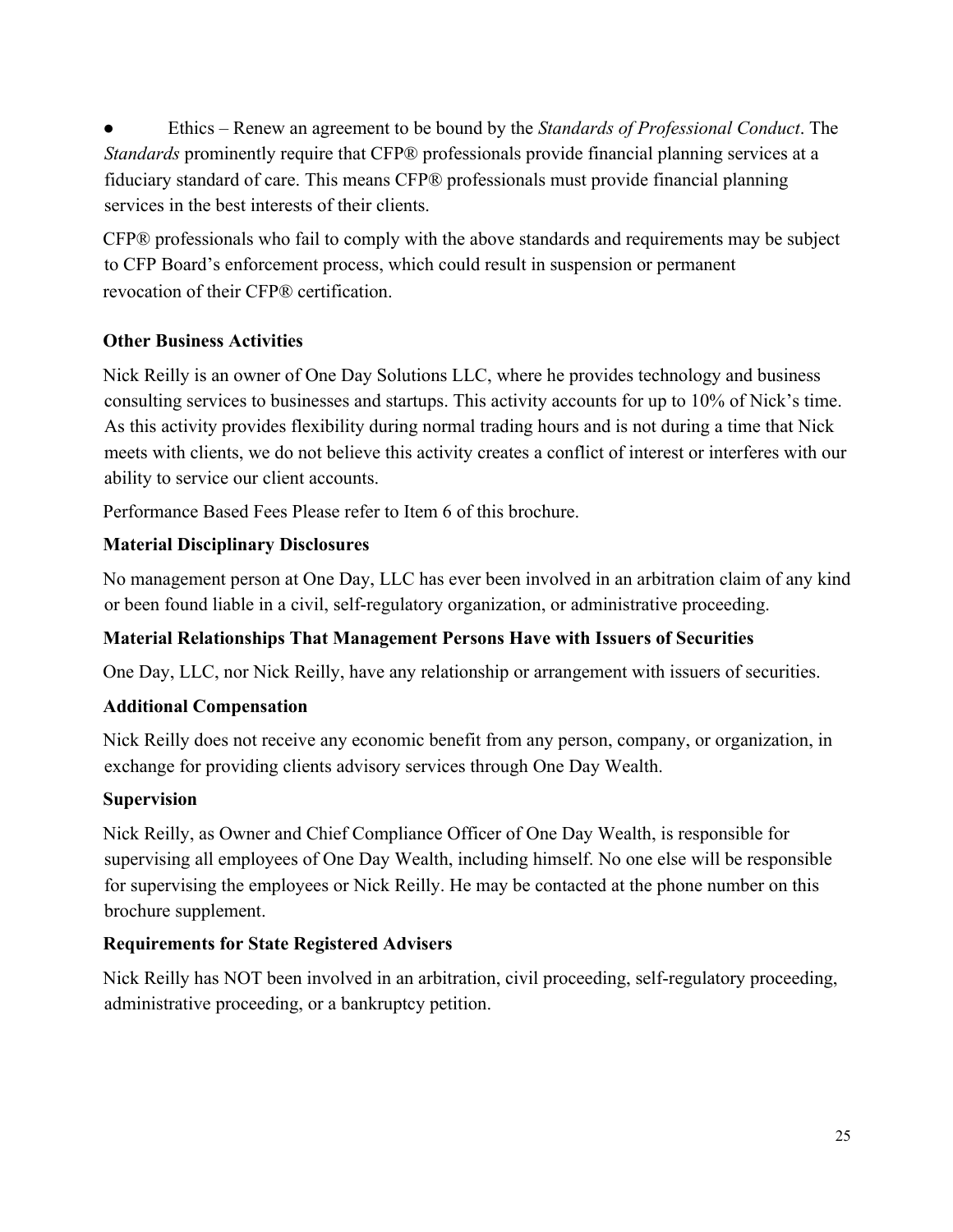One Day, LLC 2426 NW 64th St Unit A Seattle, WA 98107

## **Form ADV Part 2B – Brochure Supplement**

(425) 243-7020

*For*

#### **Nick Reilly (Individual CRD# 5808993)** Founder & Chief Compliance Officer

Dated March 1, 2022

This brochure supplement provides information about Nick Reilly that supplements the One Day, LLC ("One Day Wealth") brochure. A copy of that brochure precedes this supplement. Please contact Nick Reilly if the One Day Wealth brochure is not included with this supplement or if you have any questions about the contents of this supplement.

Additional information about Nick Reilly is available on the SEC's website at www.adviserinfo.sec.gov which can be found using the identification number 5808993.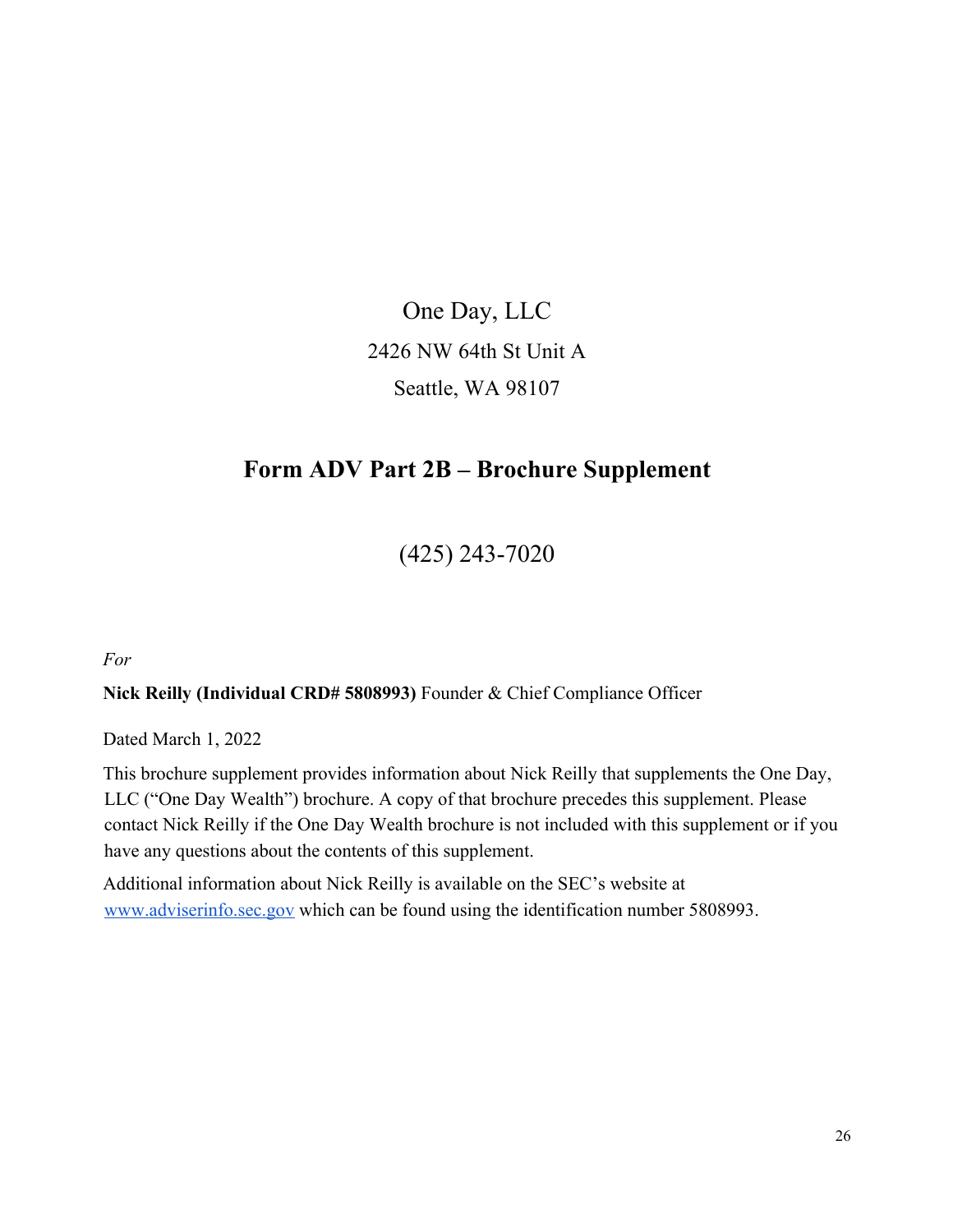# Item 2: Educational Background and Business Experience

#### **Educational Background**

- 2012 BA in Business: Finance concentration, Washington State University
- 2008 High School Diploma, Edmonds-Woodway High School

#### **Business Experience**

- 4/2018 Present, One Day, LLC, Owner and CCO
- 6/2020 7/2021, Amazon Web Services (AWS), Account Manager
- 2/2018 6/2020, Tableau Software, Inc., Account Executive
- 3/2016 1/2018, Cornerstone Advisors, Inc., Associate Client Manager
- 4/2014 2/2016, Wells Fargo Advisors, LLC., Financial Advisor
- 12/2012 4/2014, Certified Financial Planning Education, Student
- 5/2012 12/2012, Anthony's Homeport Restaurant, Server
- 5/2012 12/2012, Red Robin Restaurants, Server
- 8/2011 5/2012, Washington State University, Student
- 5/2011 8/2011, Anthony's Homeport Restaurant, Server
- 8/2010 5/2011, Washington State University, Student
- 5/2010 8/2010, Wells Fargo Advisors, LLC., Assistant to Financial Advisor
- 8/2009 5/2010, Washington State University, Student
- 5/2009 8/2009, Vector Marketing, Sales Representative
- 7/2008 5/2009, Washington State University, Student

#### **Professional Designations, Licensing & Exams**

The CERTIFIED FINANCIAL PLANNER<sup>TM</sup>, CFP® and federally registered CFP (with flame design) marks (collectively, the "CFP® marks") are professional certification marks granted in the United States by Certified Financial Planner Board of Standards, Inc. ("CFP Board").

The CFP® certification is a voluntary certification; no federal or state law or regulation requires financial planners to hold CFP® certification. It is recognized in the United States and a number of other countries for its (1) high standard of professional education; (2) stringent code of conduct and standards of practice; and (3) ethical requirements that govern professional engagements with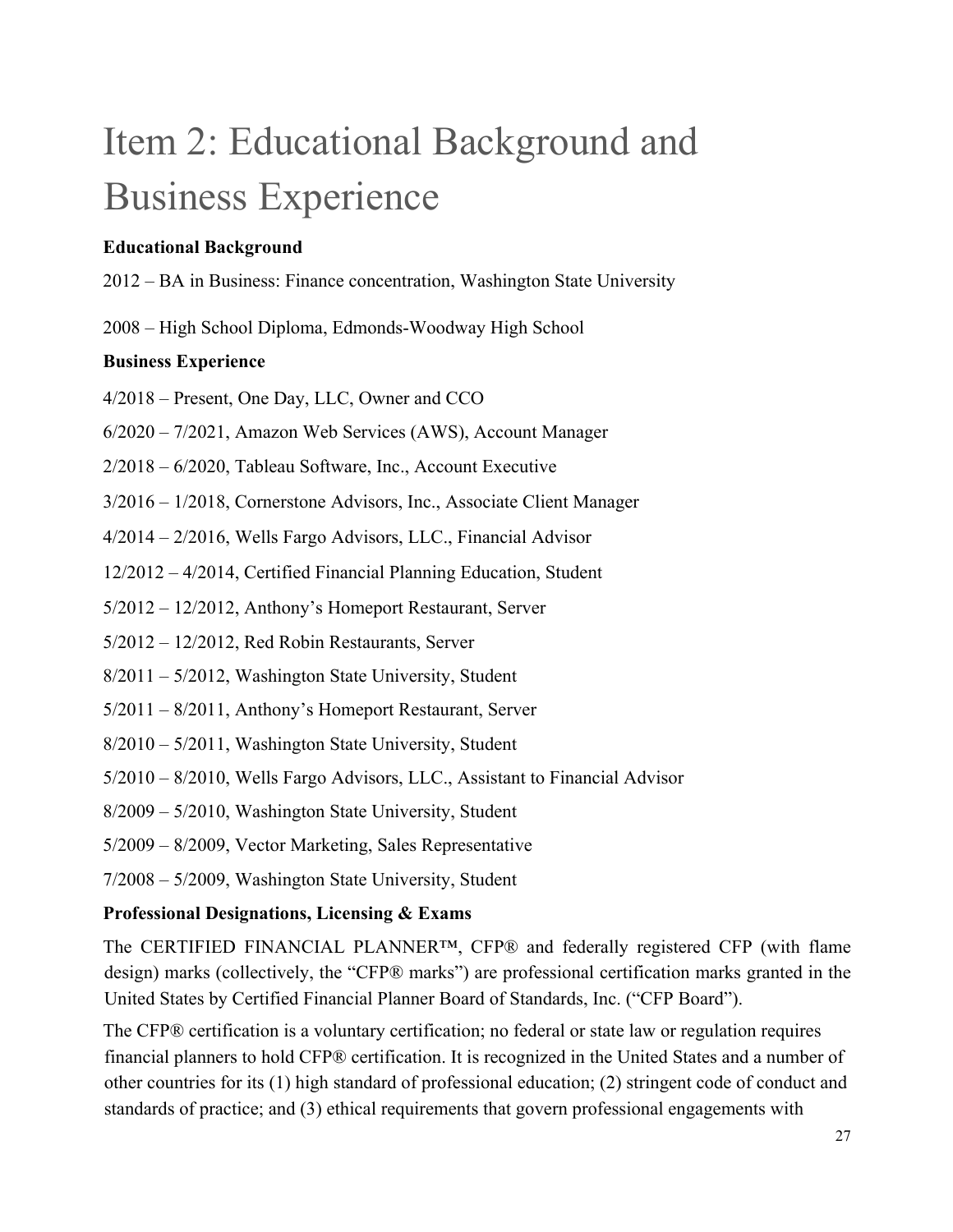clients. Currently, more than 71,000 individuals have obtained CFP® certification in the United States.

To attain the right to use the CFP® marks, an individual must satisfactorily fulfill the following requirements:

● Education – Complete an advanced college-level course of study addressing the financial planning subject areas that CFP Board's studies have determined as necessary for the competent and professional delivery of financial planning services, and attain a Bachelor's Degree from a regionally accredited United States college or university (or its equivalent from a foreign university). CFP Board's financial planning subject areas include insurance planning and risk management, employee benefits planning, investment planning, income tax planning, retirement planning, and estate planning;

Examination – Pass the comprehensive CFP® Certification Examination. The examination includes case studies and client scenarios designed to test one's ability to correctly diagnose financial planning issues and apply one's knowledge of financial planning to real world circumstances;

Experience – Complete at least three years of full-time financial planning-related experience (or the equivalent, measured as 2,000 hours per year); and

● Ethics – Agree to be bound by CFP Board's *Standards of Professional Conduct*, a set of documents outlining the ethical and practice standards for CFP® professionals.

Individuals who become certified must complete the following ongoing education and ethics requirements in order to maintain the right to continue to use the CFP® marks:

Continuing Education – Complete 30 hours of continuing education hours every two years, including two hours on the *Code of Ethics* and other parts of the *Standards of Professional Conduct*, to maintain competence and keep up with developments in the financial planning field; and

● Ethics – Renew an agreement to be bound by the *Standards of Professional Conduct*. The *Standards* prominently require that CFP® professionals provide financial planning services at a fiduciary standard of care. This means CFP® professionals must provide financial planning services in the best interests of their clients.

CFP® professionals who fail to comply with the above standards and requirements may be subject to CFP Board's enforcement process, which could result in suspension or permanent revocation of their CFP® certification.

# Item 3: Disciplinary Information

No management person at One Day, LLC has ever been involved in an arbitration claim of any kind or been found liable in a civil, self-regulatory organization, or administrative proceeding.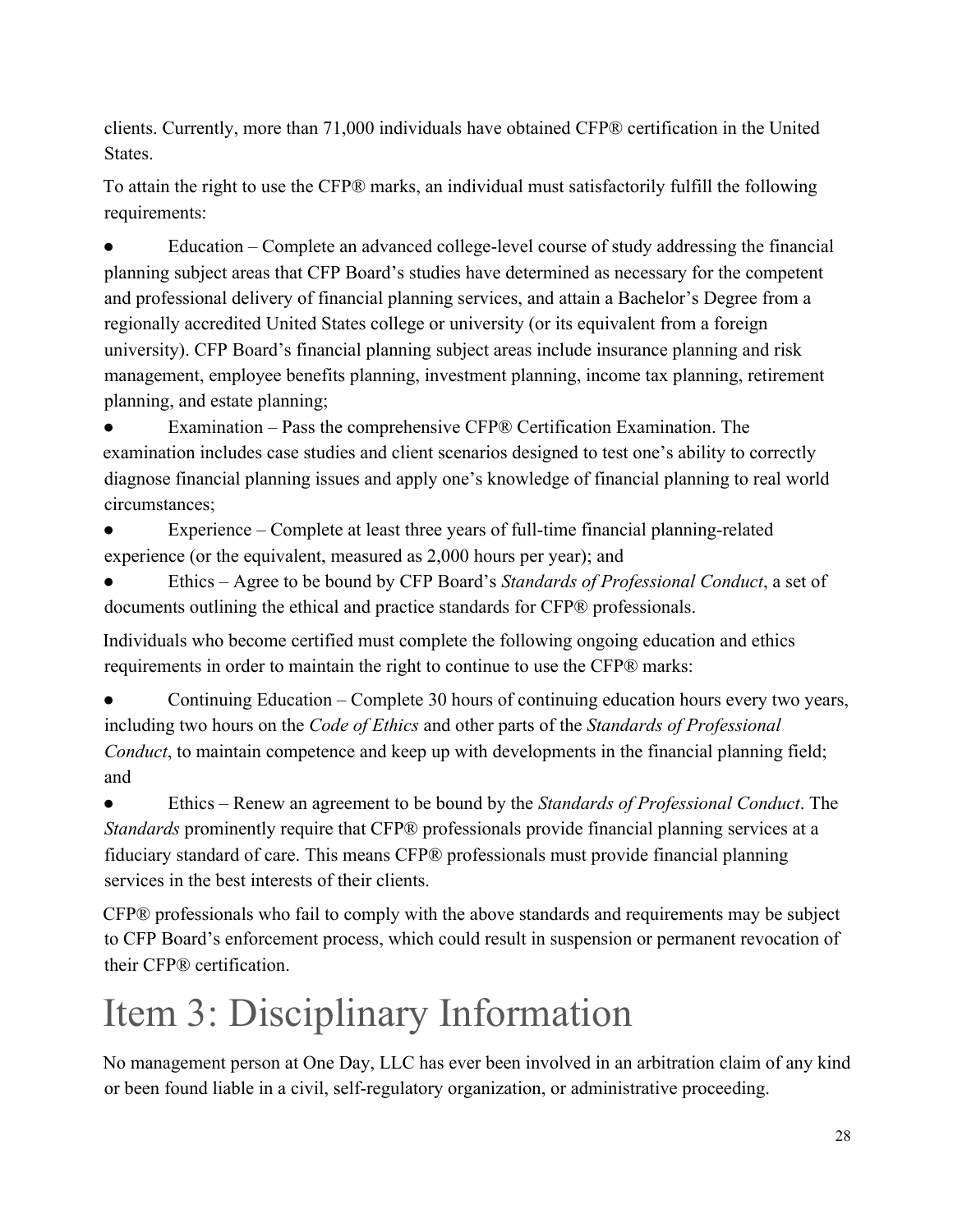# Item 4: Other Business Activities

Nick Reilly is an owner of One Day Solutions LLC, where he provides technology and business consulting services to businesses and startups. This activity accounts for up to 10% of Nick's time. As this activity provides flexibility during normal trading hours and is not during a time that Nick meets with clients, we do not believe this activity creates a conflict of interest or interferes with our ability to service our client accounts.

# Item 5: Additional Compensation

Nick Reilly does not receive any economic benefit from any person, company, or organization, in exchange for providing clients advisory services through One Day Wealth.

# Item 6: Supervision

Nick Reilly, as Owner and Chief Compliance Officer of One Day Wealth, is responsible for supervising all employees of One Day Wealth, including himself. No one else will be responsible for supervising the employees or Nick Reilly. He may be contacted at the phone number on this brochure supplement.

# Item 7: Requirements for State Registered Advisers

Nick Reilly has NOT been involved in an arbitration, civil proceeding, self-regulatory proceeding, administrative proceeding, or a bankruptcy petition.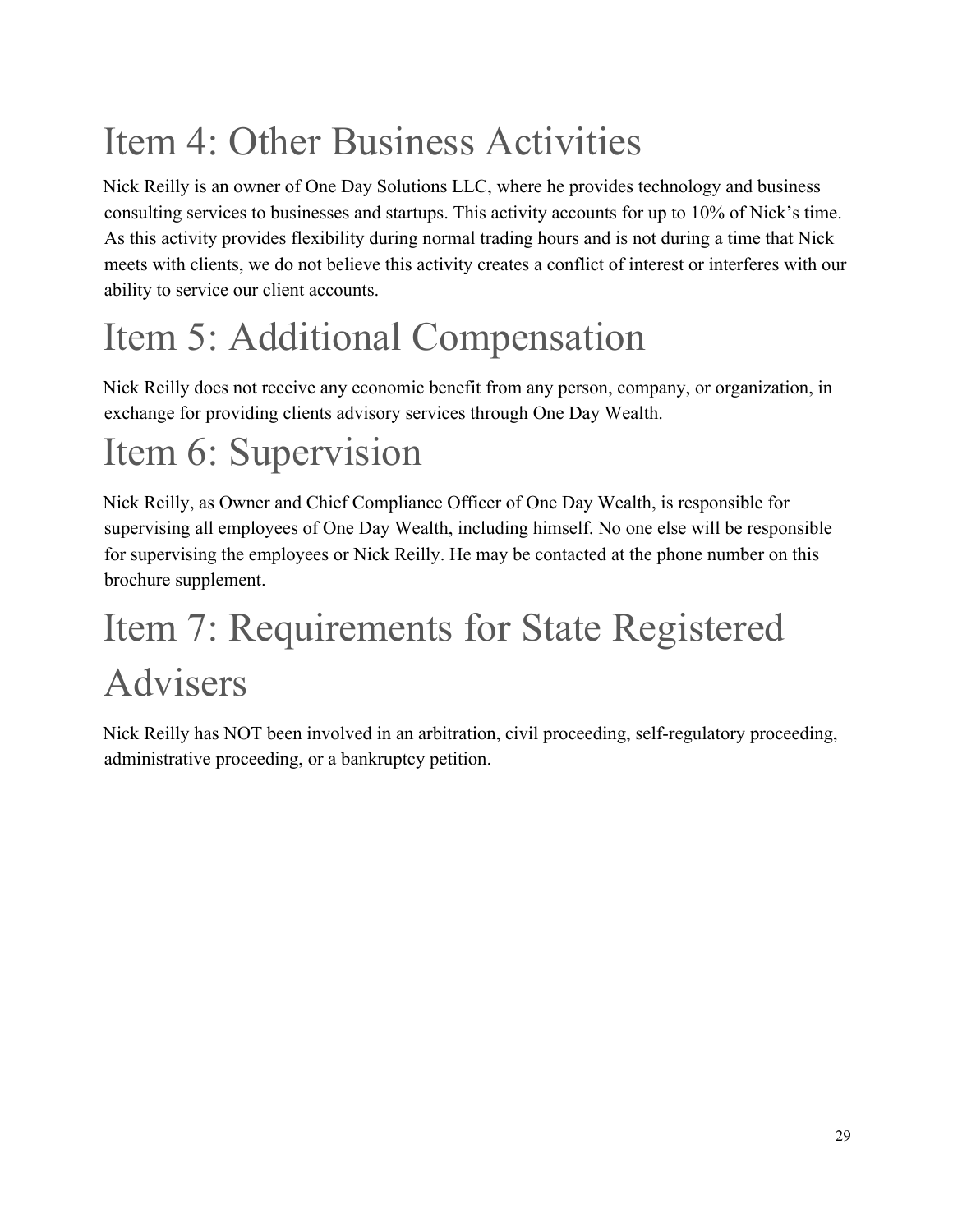One Day, LLC 2426 NW 64th St Unit A Seattle, WA 98107

## **Form ADV Part 2B – Brochure Supplement**

(425) 243-7020

*For*

#### **Caroline Pak (Individual CRD# 5600030)**

*Investment Advisor*

Dated March 1, 2022

This brochure supplement provides information about Caroline Pak that supplements the One Day, LLC ("One Day Wealth") brochure. A copy of that brochure precedes this supplement. Please contact Nick Reilly if the One Day Wealth brochure is not included with this supplement or if you have any questions about the contents of this supplement.

Additional information about Caroline Pak is available on the SEC's website at www.adviserinfo.sec.gov which can be found using the identification number 5600030.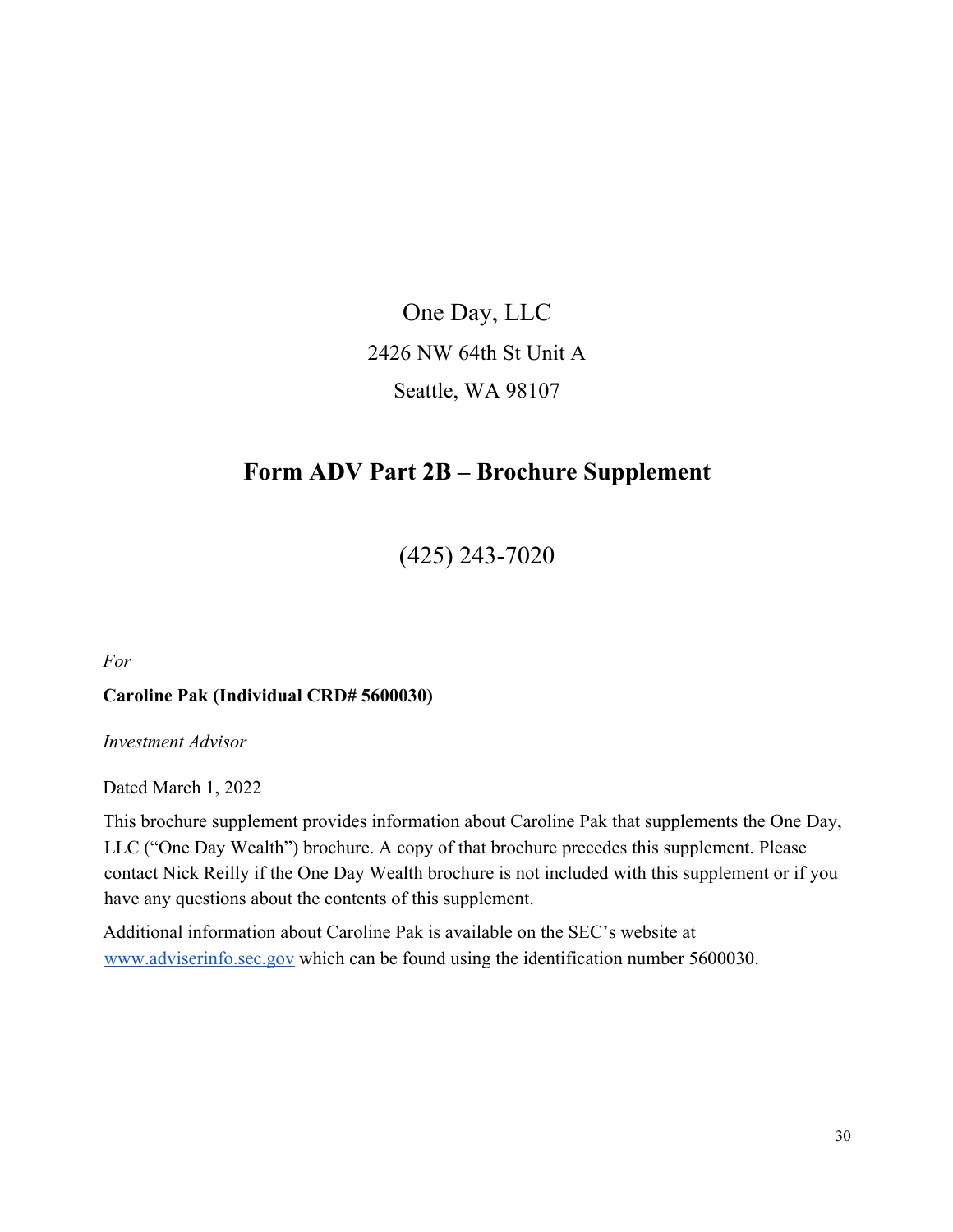# Item 2: Educational Background and Business Experience

#### **Educational Background**

1998 – BA in Women's Studies, University of California, Santa Barbara, CA

#### **Business Experience**

3/2021 – Present, One Day, LLC, Investment Advisor

5/2020 - Present, Foundations Divorce Solutions, Mediator & CDFA

11/2019 - 4/2020, Hohimer Wealth Management, Wealth Advisor

4/2019 - 10/2019, Hohimer Wealth Management, Financial Advisor

11/2016 - 5/2019, Wells Fargo Clearing Services, Financial Consultant

6/2014 - 11/2016, Wells Fargo Advisors, LLC, Financial Consultant

9/2012 - 5/2014, Wells Fargo Advisors, LLC, Registered Client Associate

4/2011 - 9/2012, Wells Fargo Advisors, LLC, Registered Client Associate

8/2004 - 4/2011, Wells Fargo Bank, NA, Registered Premier Banker

#### **Professional Designations, Licensing & Exams**

**Certified Divorce Financial Analyst® CDFA®:** The Certified Divorce Financial Analyst® (CDFA®) designation is issued by The Institute for Divorce Financial Analysts (IDFATM), which is a national organization dedicated to the certification, education, and promotion of the use of financial professionals in the divorce arena. Founded in 1993, IDFATM provides specialized training to accounting, financial, and legal professionals in the field of pre‐divorce financial planning. Over the years, IDFATM has certified more than 5,000 professionals in the U.S. and Canada as Certified Divorce Financial Analysts® (CDFAs®).

The CDFA® designation is available to individuals who have a minimum of three years experience as a financial professional, accountant, or matrimonial lawyer. To acquire the designation, a candidate must successfully pass all exams and be in good standing with their broker dealer (if applicable) and the FINRA/SEC or other licensing or regulatory agency. To earn the designation, the participant must complete a series of self‐study course modules and pass an examination for each module.

The American module topics are:

- Financial and legal issues of divorce
- Advanced financial issues of divorce
- Tax issues of divorce